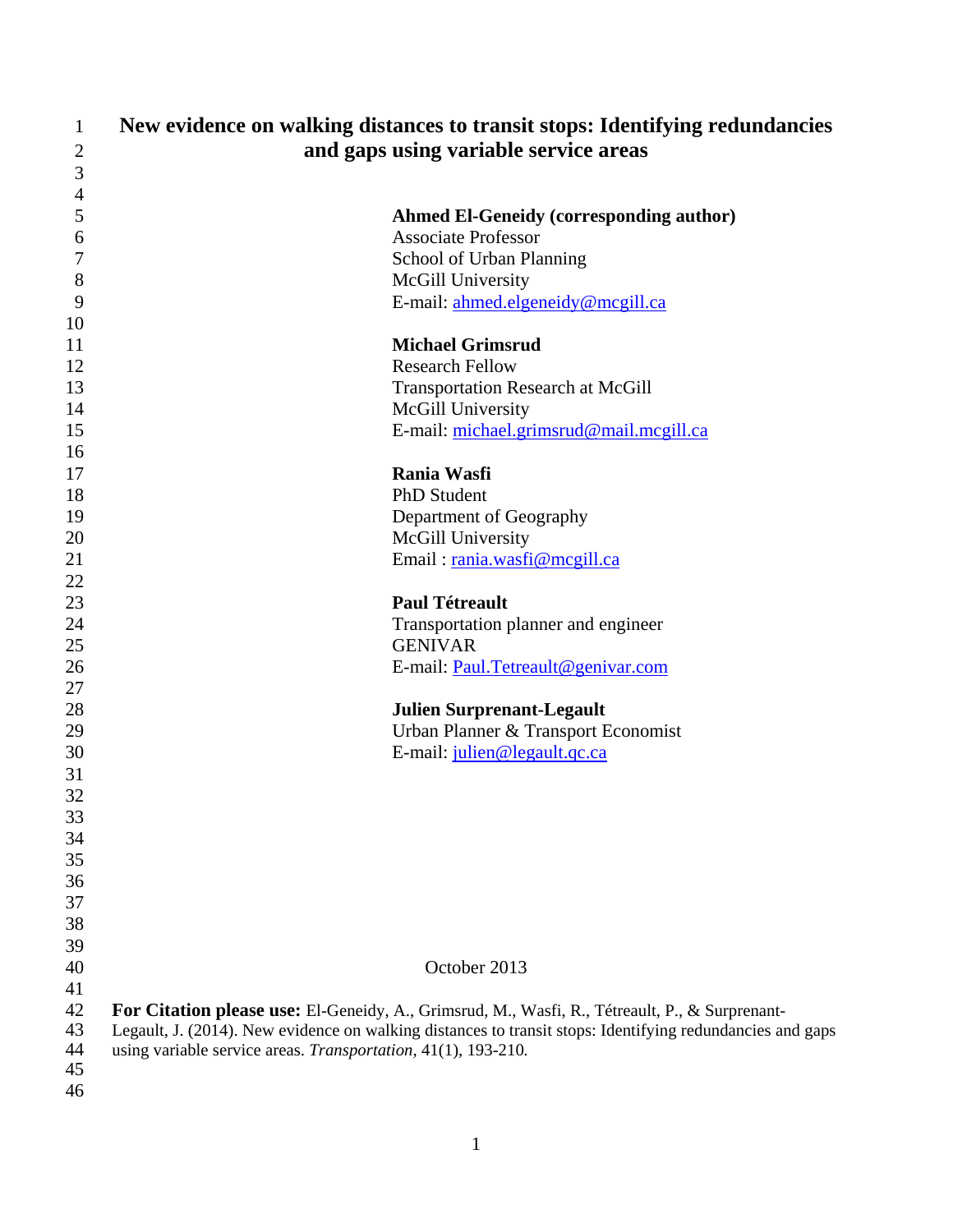### 3 **Affiliations and bios**

4 **Ahmed El-Geneidy** is an Associate Professor of Urban Planning at McGill University. His research interests include land use and transportation planning, transit operations and planni 5 research interests include land use and transportation planning, transit operations and planning, 6 travel behavior analysis and measurements of accessibility and mobility in urban contexts.

7

1 2

8 **Michael Grimsrud** has a Master's in Urban Planning from McGill University. His research 9 interests are in land use and transport interaction, trend modeling, behavior change, and 10 sustainability policy.

11

12 **Rania Wasfi** is a PhD candidate at the Department of Geography, McGill University. She has a 13 Master's in Urban and Regional Planning from Portland State University. Her research interests 14 are in travel behavior, and planning for active transportation and its relation to obesity and 15 health.

16

17 **Paul Tétreault** has a Master's of Urban Planning from McGill University. He currently works 18 for GENIVAR as a transportation planner and engineer. His research interests are in the fields of 19 active transport, public transit, traffic, parking, geospatial analysis, traffic calming and travel-20 demand management.

21

22 **Julien Surprenant-Legault** has a Master's of Urban Planning , McGill University and a 23 baccalaureate in Economics from the Université de Montréal. He works in public transit planning 24 and transportation modelling in Montréal. His research interests include land use and transport 25 planning, urban economics, public transit planning and operations, travel behaviour, and public 26 policy.

27

### 28 **ABSTRACT**

29 The percentage of the population being served by a transit system in a metropolitan region is a

30 key system performance measure but depends heavily on the definition of service area. 31 Observing existing service areas can help identify transit system gaps and redundancies. In the

32 public transit industry, buffers at 400 meters (0.25 miles) around bus stops and 800 meters (0.5

33 miles) around rail stations are commonly used to identify the area from which most transit users

34 will access the system by foot. This study uses detailed origin-destination survey information to

35 generate service areas that define walking catchment areas around transit services in Montreal,

36 Canada. The  $85<sup>th</sup>$  percentile walking distance to bus transit service is around 524 meters from

37 home-based trip origins, 1,259 meters for commuter rail. Yet these values are found to vary

38 based on our analysis using two statistical models. Walking distances vary based on route and

39 trip qualities (such as type of transit service, transfers and wait time), as well as personal, 40 household, and neighbourhood characteristics. Accordingly, service areas around transit stations

41 should vary based on the service offered and attributes of the people and places served. The

42 generated service areas derived from the generalized statistical model are then used to identify

43 gaps and redundancies at the system and route level using Montreal region as an example. This

44 study can be of benefit to transport engineers and planners trying to maximize transit service

45 coverage in a region while avoiding oversupply of service.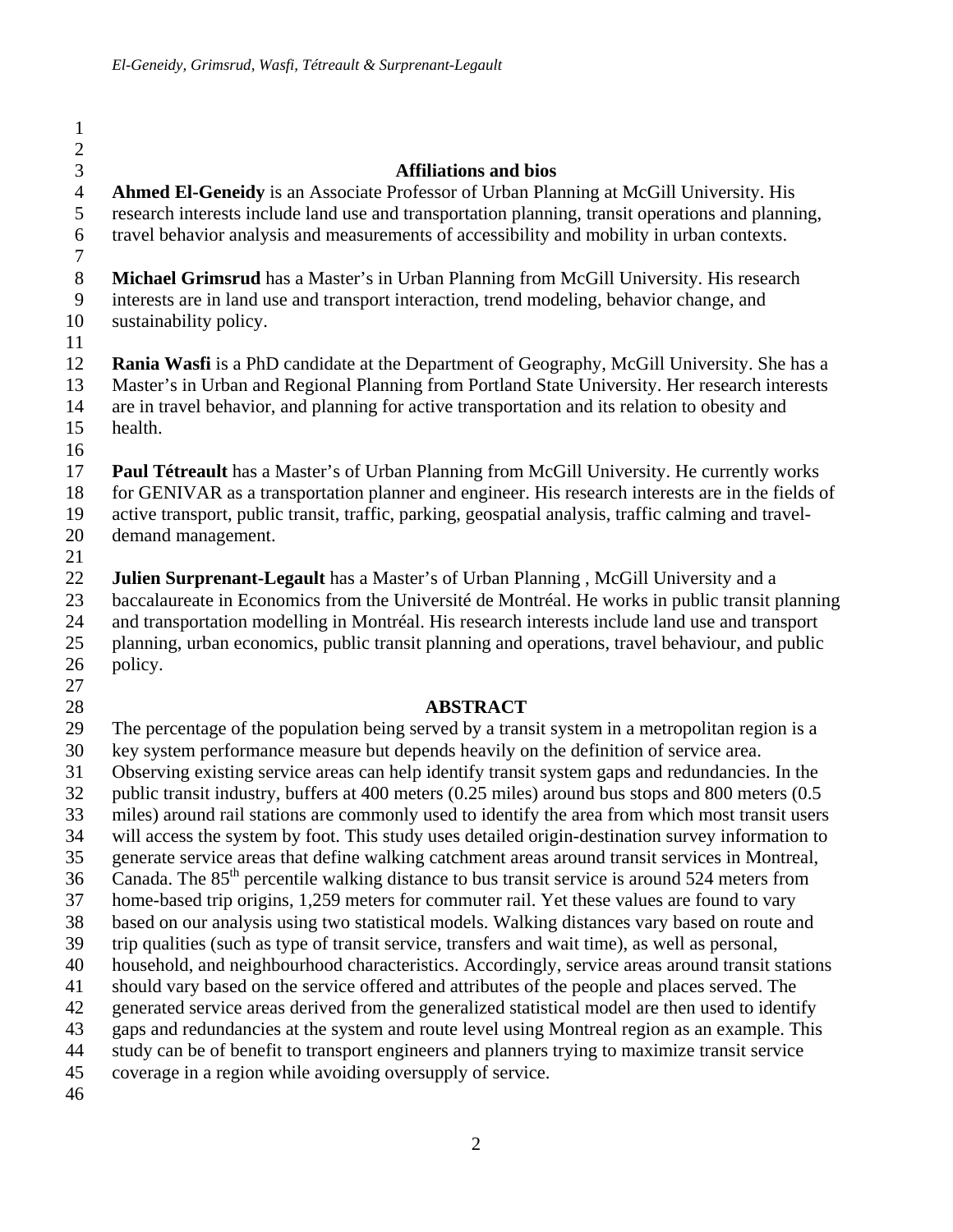1 **Keywords:** Walking distance, Transit stops, Service area, Pedestrian access, Accessibility to

2 transit, Redundancy in transit service, and Gaps in transit service

### 3 **INTRODUCTION**

4 The percentage of the population served by a transit system in a metropolitan region is a key 5 system performance measure (Fielding, Glauthier, & Lave, 1978). This performance measure 6 depends on the definition of service areas. A service area around a transit station or stop is 7 broadly defined as the area from which potential riders are drawn. Delineating the service area 8 around public transit stations is a complex and important issue, and is used to determine optimal 9 stop spacing, identify redundancy and gaps at the route and system levels, and understand and 10 predict demand for transit. Stop spacing here is referred to the distance between two consecutive 11 stops along the same route. Redundancy occurs when the same parcel is being served by multiple 12 stops along the same route due to short stop spacing or is being served by multiple routes leading 13 to the same destination. Gaps occur in areas that are not served by any stops or routes. Many 14 transit planners and engineers depend on simplified methods when determining service areas 15 around transit stations especially in regard to walking. A 400-meter buffer (0.25 miles) is defined 16 around bus stops (O'Neill, Ramsey, & Chou, 1992; Zhao, Chow, Li, Ubaka, & Gan, 2003) and 17 an 800-meter buffer (0.5 miles) is used for rail stations (Kuby, Barranda, & Upchurch., 2004; 18 Schlossberg, Agrawal, Irvin, & Bekkouche, 2007) as the areas from which most users accessing 19 the system by foot originate. On the other hand, some researchers feel that this definition is not 20 comprehensive enough and accordingly they use a more inclusive service area based on a 482 21 meter (0.3 mile) buffer around the bus station (Kimpel, Dueker, & El-Geneidy, 2007). These 22 simplified service areas assume that all transit stations or stops are alike for a given mode, which 23 is not entirely true. This method of defining service areas imposes an error when trying to 24 understand the demand for transit and/or when identifying gaps and redundancies in the existing 25 transit service. Redundancy in the transit service provided can lead to poor and unreliable 26 service. Redundancy is an output of poor stop spacing where the bus is required to stop at every 27 block in the network or it is an output of poor system design when several competing routes are 28 present. The definition of service areas should be related to the type of service being offered, its 29 frequency (Fielding et al., 1978) and its reliability. In this research paper, we offer a new method 30 for understanding and defining service areas around transit stations for users accessing transit by 31 foot using Montreal, Canada as a case study. This is done through analyzing a detailed origin-32 destination survey conducted in 2003 (Agence métropolitaine de transport, 2003) and combining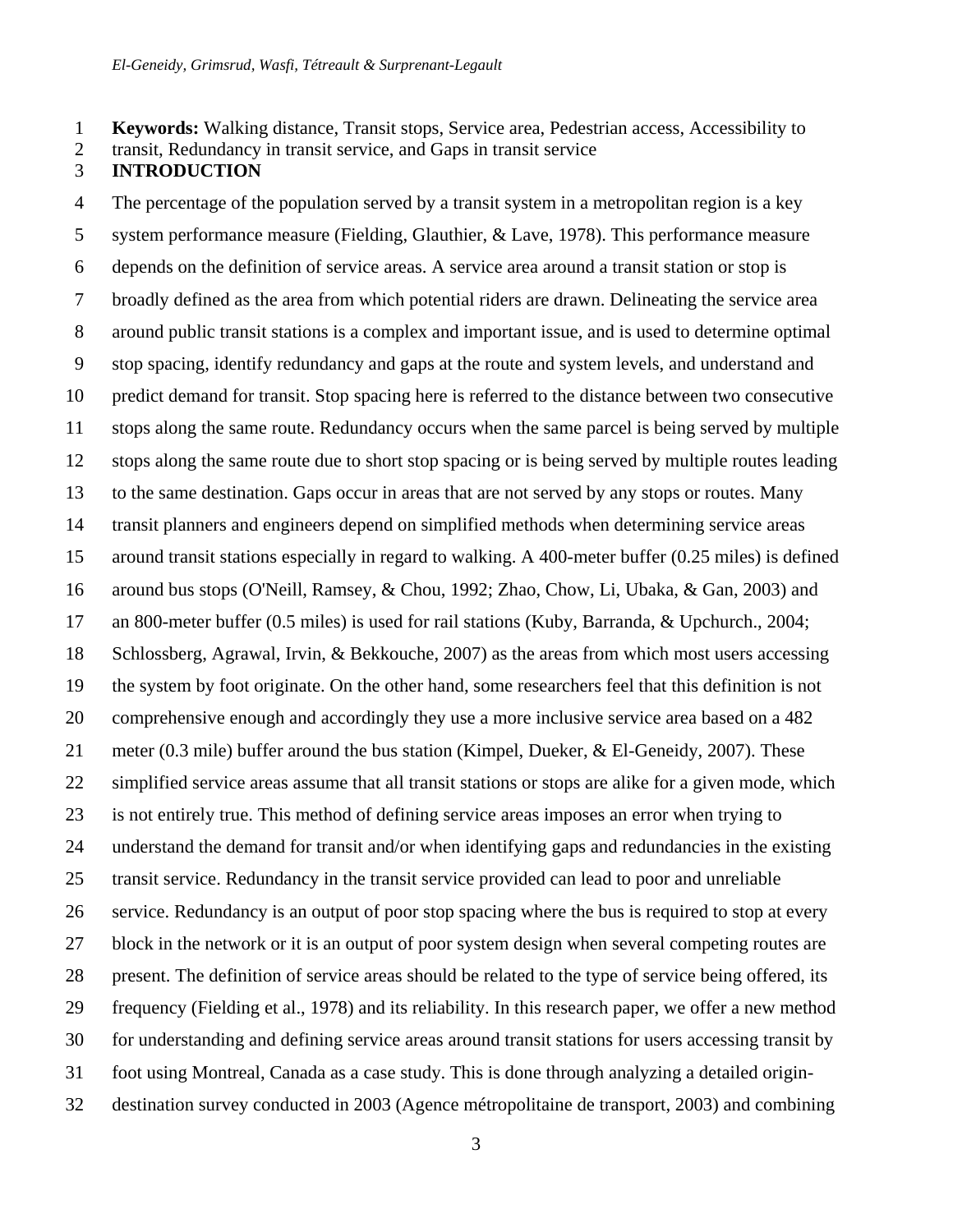1 it with service, demographic and built environment characteristics to generate service areas 2 around existing transit stops. This is done with the goals of identifying areas with high levels of 3 redundancy in transit service and identifying gaps where new or improved services are needed.

4 The paper starts with a review of bus and rail transit service area literature followed by a 5 description of the study region. The next section pertains to the methodology used to prepare and 6 analyze the data for developing service areas. These sections are followed by a discussion of 7 those results and a conclusion.

8

#### 9 **LITERATURE REVIEW**

10 The most common standard measure of walking distance to transit stops and stations has been 11 400 meters (0.25 miles) (Gutiérrez & García-Palomares, 2008; Hsiao, Lu, Sterling, & 12 Weatherford, 1997; Kimpel et al., 2007; Murray & Wu, 2003; Neilson & Fowler, 1972; O'Neill 13 et al., 1992; Zhao et al., 2003) since 1972. However, a substantial body of research attempts to 14 refine the analysis of access to transit facilities. According to Murray and Wu (2003), access to 15 transit service is an important factor in transit service planning. The more people residing and/or 16 employed around transit stations, the greater the probability that the service will be used. This 17 definition of the service area involves the use of distance decay to estimate walking distances to 18 transit facilities (Hsiao et al., 1997; Kimpel et al., 2007; Lam & Morrall, 1982; O'Sullivan & 19 Morrall, 1996; Zhao et al., 2003). Authors using distance decay express distances in terms of 20 proportions of riders who will walk no more than a certain threshold. Zhao and her collaborators 21 (2003) noted that in southeast Florida, the number of riders walking over half a mile (800 m) was 22 negligible. In Toronto, Canada, Alshalalfah and Shalaby (2007) showed that among transit users, 23 60% live within 300 metres from their stop and 80% within 500 metres. In Calgary, Canada, 24 Lam and Morrall (1982) observed a median walking distance to bus stops of 292 metres, while 25 the average was 327 metres and the  $75<sup>th</sup>$  percentile, 450 metres. Also in Calgary, O'Sullivan and 26 Morrall (1996) distinguished between walking to light-rail transit stations in the suburbs and in 27 the central business district. They found an average distance of 649 metres and a  $75<sup>th</sup>$  percentile 28 equal to 840 metres in the former, while the average distance was 326 metres and the  $75<sup>th</sup>$ 29 percentile was 419 metres in the latter. Studying walking distances to rail transit stations in 30 Portland, WA, and San Francisco, CA, Schlossberg and his collaborators found a median 31 distance of 0.47 miles (756 m) (Schlossberg et al., 2007).While Daniels and Mulley (2013) found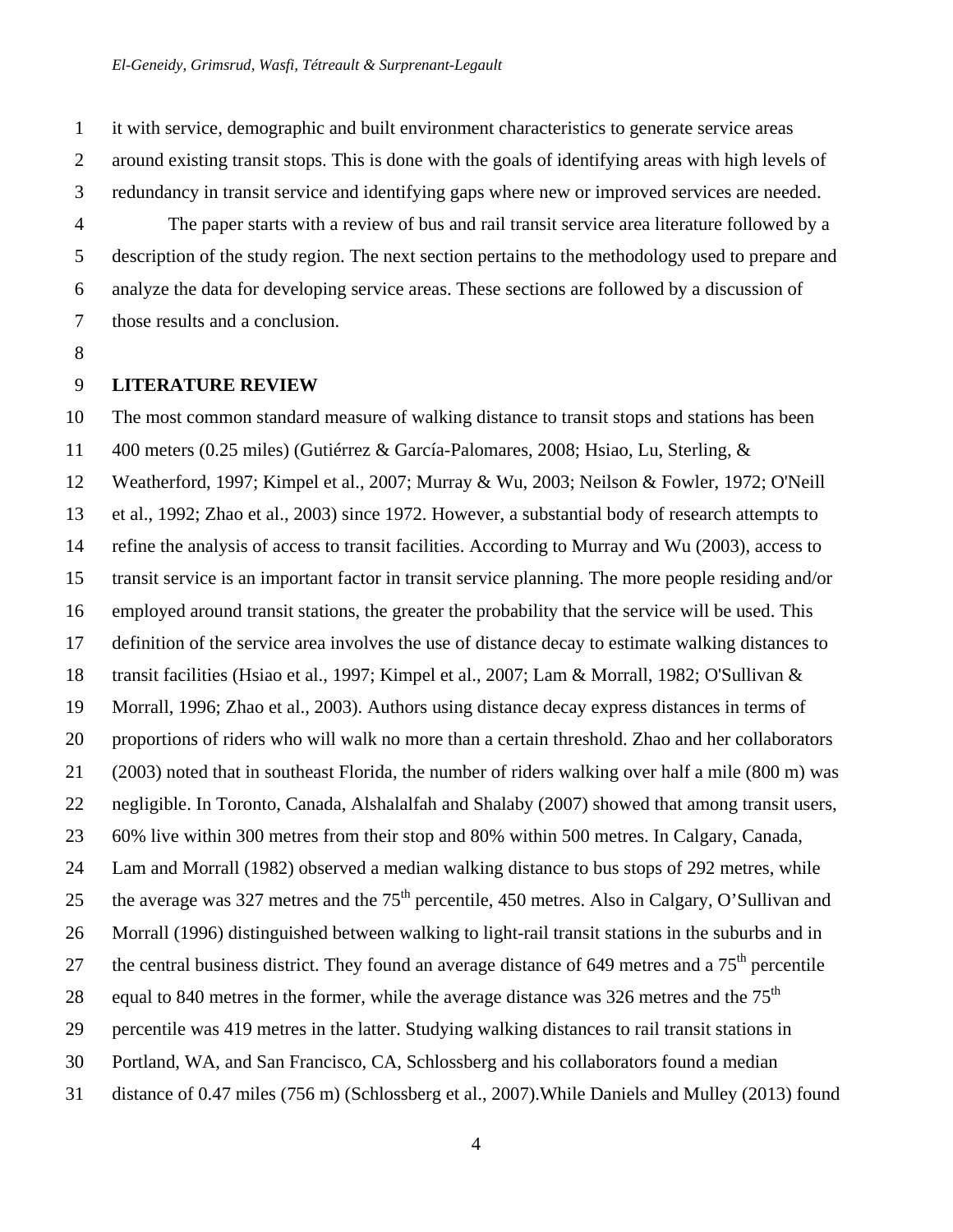the mean walking distance to bus service 461 meters with  $75<sup>th</sup>$  percentile at 566. In the same 2 study they found mean walking to rail around 805 meters and the  $75<sup>th</sup>$  percentile at 1018. It is 3 clear that variation exists in the distance users are walking to transit and bus services between 4 studies. Also it is clear that these distances are beyond the 400 meters for buses and 800 for rail. 5 These differences reflect variations between sections in the regions where data were collected as 6 well as variations between regions. Accordingly, service areas around transit stations should vary 7 according to the service being offered and the location in the region.

8 The first element to consider when analyzing walking distance to transit stops is that 9 pedestrians first and foremost seek to minimize both the distance and time of the walking portion 10 of their trip (O'Sullivan & Morrall, 1996; Schlossberg et al., 2007). After that, individual 11 characteristics, station and area characteristics, transit route features, and temperature can have 12 an effect on walking distances. According to Loutzenheiser (1997), individual characteristics are 13 the most important factors influencing walking trips. Household incomes (Hsiao et al., 1997; 14 Kuby et al., 2004; Loutzenheiser, 1997) and blue collar neighbourhoods (Loutzenheiser, 1997) 15 negatively affect propensity to walk while population and dwelling density (Hsiao et al., 1997; 16 Loutzenheiser, 1997; Zhao et al., 2003) and education (Loutzenheiser, 1997) have positive 17 effects, although not necessarily on distances of those who do walk. Vehicle availability relates 18 negatively to walking likelihood (Hsiao, Lu et al. 1997) but positively to walking disance, 19 presumably because car-owning households locate with less emphasis on transit access 20 (Alshalalfah and Shalaby 2007). Pedestrian access to a transit service, which is the opportunity 21 for using a system (Murray, Davis, Stimson, & Ferreira, 1998), is strongly associated with bus 22 ridership (Hsiao et al., 1997), meaning that if a reliable transit system exists within a walking 23 distance from a population the probability of this system to be used by the residents increases. 24 Area characteristics favouring pedestrian access include the absence of barriers (O'Neill et al., 25 1992; Zhao et al., 2003), a grid street pattern providing for more pedestrian linkages (Hsiao et 26 al., 1997; Loutzenheiser, 1997; Zhao et al., 2003), higher densities, land use mix (Fitzpatrick, 27 Perkinson, & Hall, 1997; Hsiao et al., 1997; Loutzenheiser, 1997; Zhao et al., 2003), a small 28 number of parking spaces at the station (Loutzenheiser, 1997), safety (Fitzpatrick et al., 1997; 29 O'Sullivan & Morrall, 1996; Schlossberg et al., 2007), and an attractive and reliable transit 30 service (Schlossberg et al., 2007). In terms of transit stops, the number of transit lines at a stop or 31 station (Kuby et al., 2004; Zhao et al., 2003) increases the willingness to walk, while waiting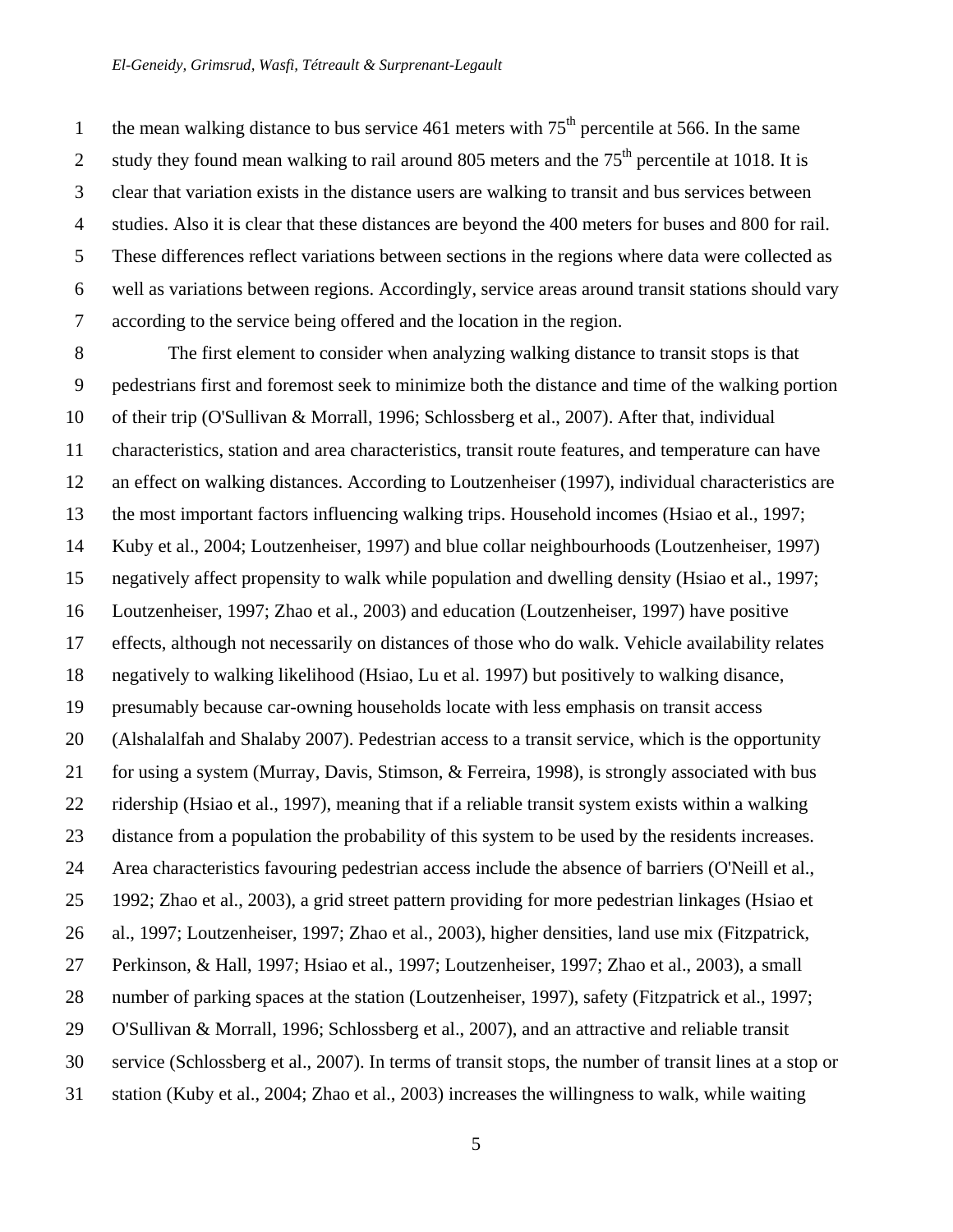1 time (Lam & Morrall, 1982; O'Sullivan & Morrall, 1996) and the number of transfers during a 2 trip (Alshalalfah & Shalaby, 2007) decrease access walking distances. Finally, the effect of 3 temperature is unclear because temperatures away from 18°C seems to discourage walking in the 4 United States (Kuby et al., 2004), while winter walking distances are slightly longer than 5 summer ones in Calgary (Lam & Morrall, 1982), a difference that the authors do not explain 6 using temperature.

7 Walking distances, measured or ascribed, influence buffers or service areas around transit 8 facilities. Service areas are used to help understand the existing demand and determine the 9 proportion of the population using the service at the station or stop. There is a consensus in the 10 transit literature that Euclidean buffers (circular buffers around a point) overestimate the service 11 area of a stop and that network buffers are preferable (Gutiérrez & García-Palomares, 2008; 12 Hsiao et al., 1997; Kimpel et al., 2007; O'Neill et al., 1992; Zhao et al., 2003). This 13 overestimation leads to several errors especially when estimating the demand for transit around 14 stations or stops (Gutiérrez & García-Palomares, 2008). Although they tend not to account for 15 off-street shortcuts, network buffers, which incorporate street layout, are better approximations 16 of actual service area shapes and sizes. Importantly, the size of service areas directly affects bus 17 stop spacing strategies, which impact running time and reliability of service (El-Geneidy, 18 Strathman, Kimpel, & Crout, 2006) - factors mentioned above as important attributes for service 19 attractiveness. Most studies looking at bus stop spacing use 400-meter (0.25-mile) service areas 20 around bus stops when revising stop spacing (Furth & Rahbee, 2000) or when removing 21 redundancy imposed by poor spacing (Murray & Wu, 2003).

22 The transit industry widely applies the 400-meter (0.25-mile) and 800-meter (0.5-mile) 23 rules of thumb when estimating service areas around bus and rail stations. The application of 24 these conventions can lead to several measurement errors that need to be highlighted and 25 addressed. Previous research has concentrated on the errors generated based on using Euclidean 26 distance, yet to our knowledge there has not been any research looking at the effect of using 27 these generalizations at a regional level. Accordingly, more research is needed in order to 28 understand and properly define service areas around transit stations and stops to address 29 redundancy in the system and generate better stop spacing strategies, which directly relate to the 30 quality of service being offered.

31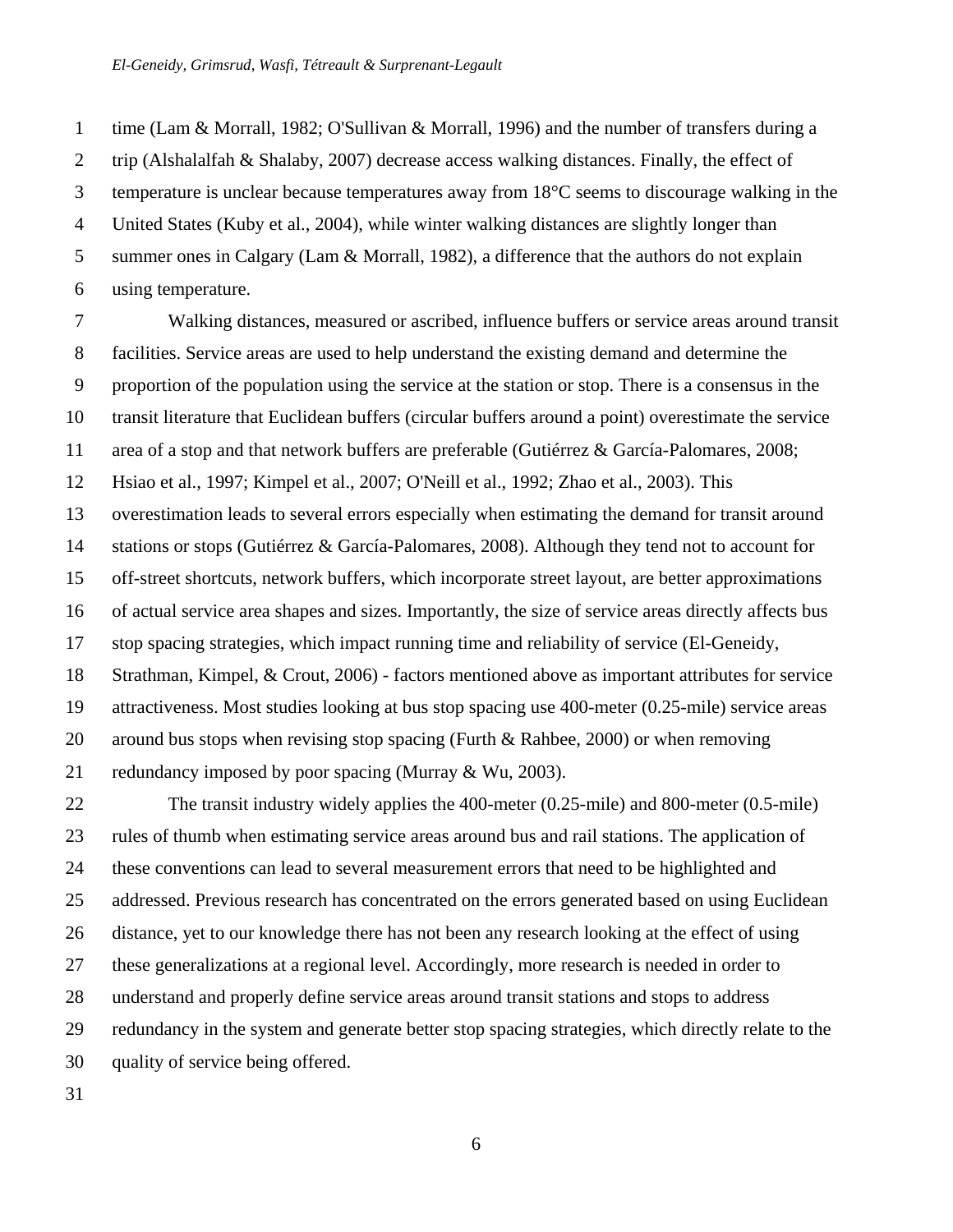### 2 **CASE STUDY**

- 3 Montreal, Quebec is the second most populous metropolitan region in Canada with 3.7 million 4 residents. The Agence metropolitaine de transport (AMT) is an agency of the Quebec Ministry of 5 Transport that is responsible for regional transit in Montreal. In this study, the region served by 6 the AMT will be used as the study region. The AMT operates 5 commuter rail lines, 16 7 intermodal terminals, 60 park-and-ride facilities, 2 express bus routes, and 85 kilometers of bus, 8 taxi, and/or high-occupancy vehicle lanes. In addition, the AMT plans future transit and 9 collaborates with the 14 local transit agencies in the Montreal region, the largest ones being the 10 Société de transport de Montréal (STM), the Réseau de transport de Longueuil (RTL), and the 11 Société de transport de Laval (STL). **Figure 1** maps the Montreal metropolitan region and
- 12 existing major transit corridors.



14 **Figure 1: Transit services in the Montreal metropolitan region**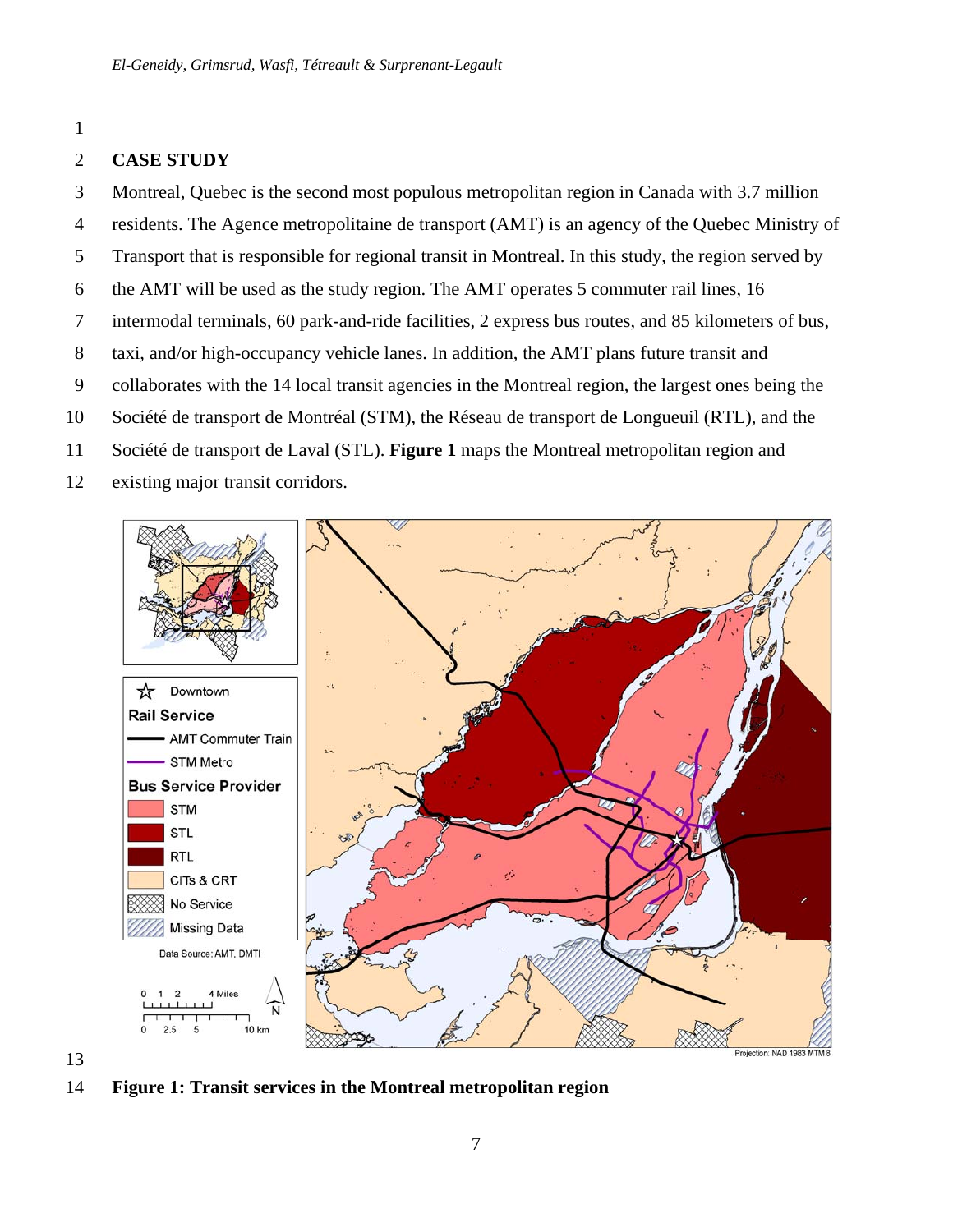2 According to the 2003 Montreal origin-destination (OD) survey (Agence métropolitaine 3 de transport, 2003), 69.3% of trips are done by car, 13.7% by public transit, 10.2% by foot, 4.8% 4 by school bus, and 1.1% by bicycle during a 24 hour period. In terms of trip purpose in the 5 Montreal metropolitan region, 18.3% are work trips, 10.2% are school trips, 7.6% are shopping 6 trips, 5.0% are leisure trips, and 44.6% are back-to-home trips. The proportion of those trips 7 made by public transit is 15.4% for work trips, 21.7% for school trips, 7.6% for shopping trips, 8 9.2% for leisure trips, and 14.8% for back-to-home trips.

9

### 10 **METHODOLOGY AND DATA PREPARATION**

11 The objective of this paper is to generate variable service areas based on existing service and 12 neighborhood characteristics to help in understanding redundancies and gaps in the existing 13 transit system. This method of generating service area will be compared to traditional methods 14 and conventions. The first step toward generating accurate service areas is to understand and 15 document how far people are walking to use transit in the studied region. Service areas can be 16 modeled around stations or stops using walking distance information from detailed travel 17 behavior data, here from transit users in the 2003 Montreal OD survey (Agence métropolitaine 18 de transport, 2003).

19 The OD survey is conducted every five years in the Montreal region. The survey records 20 disaggregate trips that were made by each person residing in a household. Each trip origin and 21 destination is geocoded and passes through a series of rigorous validation processes to ensure the 22 trip is ends are geocoded correctly. Five percent of households in the Montreal region were 23 surveyed. The OD survey includes questions asking each transit user the routes used to reach 24 his/her desired destination and if other transportation modes were employed.

25 Any trip that involved the use of another mode (i.e. car, cycling, taxi, etc.) is excluded 26 from this analysis. Trips using night bus service or dedicated high school services were also 27 excluded, as were non-home-based trips, and only one randomly selected trip was included per 28 person to ensure the randomness of the dataset. Since the OD survey does not record the actual 29 transit station or stop used but only the routes, walking distances to the closest stop served by the 30 first route used were measured using street network and 2003 stop location information. Walking 31 distance from destination to the last transit route used was calculated using the same method.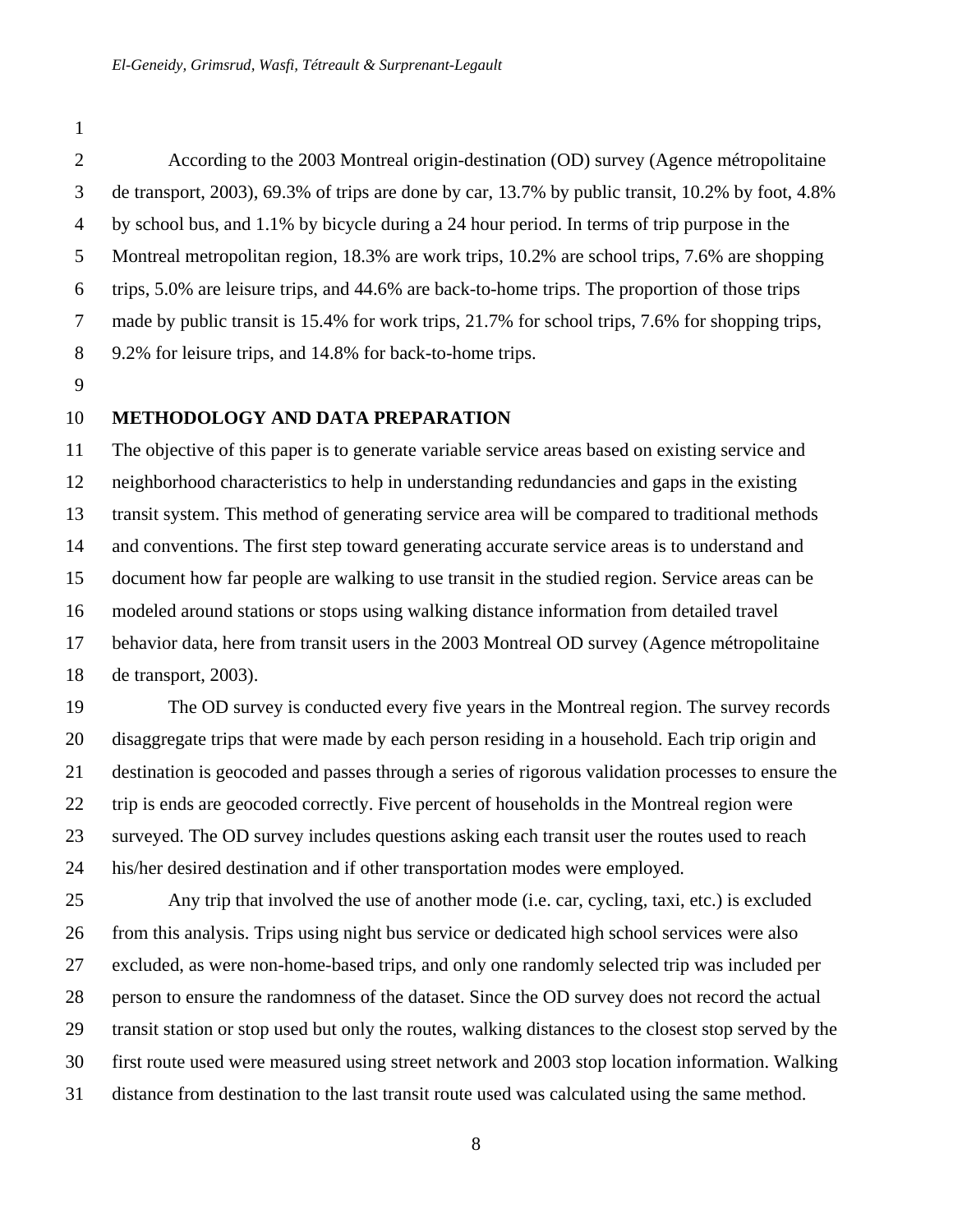#### *El-Geneidy, Grimsrud, Wasfi, Tétreault & Surprenant-Legault*

1 Measuring walking distances to and from transit stations or stops is the first step in 2 preparing the data for the first statistical model, which examines walking distances along the 3 network to access transit using the individual as the unit of analysis. This model is generated to 4 assess the reliability of the data in hand and compare factors affecting walking to transit in the 5 Montreal region to previous studies. Several factors need to be controlled for in this model. For 6 example, controlling for competing routes is an important step in the process of studying the 7 demand for transit (Kimpel et al., 2007) and was therefore originally included in the walking 8 distance model. A route is considered competing only if it is accessible within a certain network 9 distance threshold measured from both the origin and the destination of the transit trip. This 10 threshold is defined as the value representing the  $75<sup>th</sup>$  percentile of all walking trips to transit 11 (510.9 meters). Another, more obvious, factor influencing how far users walk is distance at 12 which people live. Network buffers at 200m radius intervals were mapped around each stop or 13 station and linked to Dissemination Area-level census population counts, with populations 14 assumed only to occupy land zoned residential or commercial. The ratio between people residing 15 in the first 400m and 800m captures most of the observed population concentration.

16 Variables used capture individual, household, neighborhood, trip and route 17 characteristics. These variables are included in the individual model to understand how far 18 people are walking to access transit services. Since we do not know the detailed direction for 19 every stop serving a route, we summarized the information for both directions on the transit 20 route. The shortest headway of the two directions is assigned to every walking trip. Headway is 21 defined according to the starting time of the trip at the origin. Since some users start walking to 22 transit before service begins in a few cases, we assigned the maximal headway on the route for 23 these observations. Lastly, headways were converted to waiting time for improved model and 24 theoretical fit by halving short headways (up to 15 minutes) or assigning eight minutes for longer 25 headways. Users vary (Fan & Machemehi, 2009), but beyond about 15 minutes headway riders 26 often consult schedules rather than showing up uninformed to wait on average half the headway 27 time (Hall, 2001). Bus stop spacing was calculated for both directions using a linear referencing 28 technique in GIS after snapping the stops to the nearest transit line. **Table 1** lists the variables for 29 the individual and stop models. Others, notably competing routes, stop spacing, walking distance 30 to destination, and several occupation status dummies, were removed if found overly related in a 31 correlation matrix or found insignificant after stepwise variable reduction.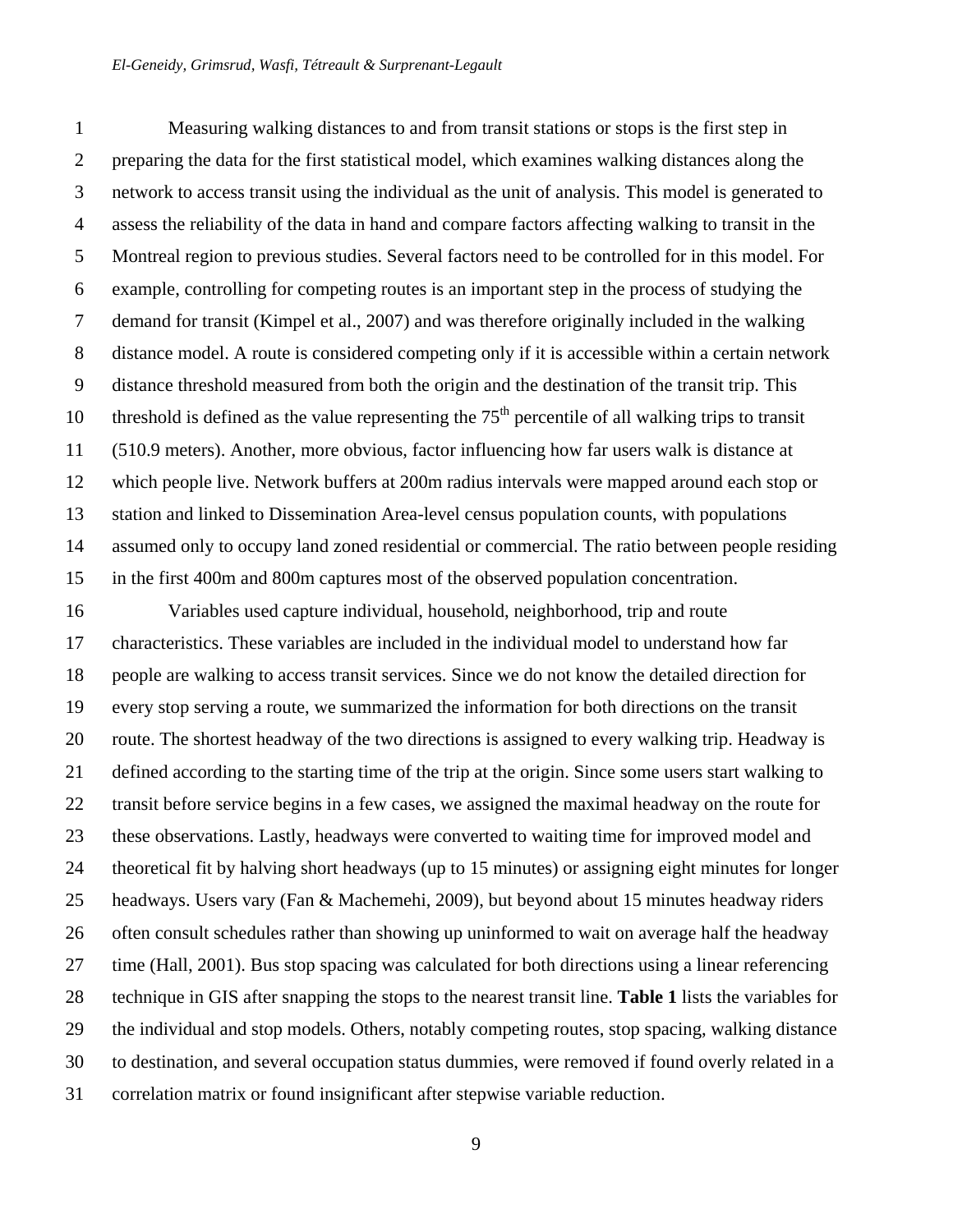### 2 **Table 1: Variable definitions**

| Variable Name                       | Description                                                                   |  |  |  |  |  |
|-------------------------------------|-------------------------------------------------------------------------------|--|--|--|--|--|
|                                     | Walking distance measured using the street network from trip origin to        |  |  |  |  |  |
| Walking distance                    | nearest transit station or stop along transit route used                      |  |  |  |  |  |
| <b>Both models: route/trip</b>      |                                                                               |  |  |  |  |  |
| Metro                               | Dummy variable equaling one if Metro is first transport mode in trip          |  |  |  |  |  |
| Train                               | Dummy variable equaling one if suburban train is first transport mode in trip |  |  |  |  |  |
|                                     | Dummy variable equaling one if CIT/CRT bus (transit agencies in the region    |  |  |  |  |  |
| CIT/CRT bus                         | other than STM, STL and RTL) is first transport mode in trip                  |  |  |  |  |  |
| Wait time                           | Wait time of transit route used at starting time of trip                      |  |  |  |  |  |
| <b>Both models: neighbourhood</b>   |                                                                               |  |  |  |  |  |
| Number of intersections             | Number of street intersections around trip origin within 510 meters           |  |  |  |  |  |
| Distance to downtown                | Euclidean distance from first transit stop or station used to downtown point  |  |  |  |  |  |
|                                     | (kilometers)                                                                  |  |  |  |  |  |
| Population 800m                     | Population within 800 network meters of first stop or station used            |  |  |  |  |  |
|                                     | Population within 400 network meters of first stop or station used divided by |  |  |  |  |  |
| Population 400m of 800m             | population within 800 network meters of first stop or station used            |  |  |  |  |  |
| <b>Individual model: trip</b>       |                                                                               |  |  |  |  |  |
| Number of transfers                 | Number of transfers during trip                                               |  |  |  |  |  |
| Trip distance                       | Total in-vehicle trip distance (kilometers)                                   |  |  |  |  |  |
| Work trip                           | Dummy variable equaling one if work trip                                      |  |  |  |  |  |
| AM peak trip                        | Dummy variable equaling one if trip is starts between 6:30 am and 9:30 am     |  |  |  |  |  |
| <b>Individual model: household</b>  |                                                                               |  |  |  |  |  |
| Number of vehicles                  | Number of vehicles owned by household                                         |  |  |  |  |  |
| Household size                      | Number of persons in household                                                |  |  |  |  |  |
| Income above 80K                    | Dummy variable equaling one if annual household income exceeds \$80,000       |  |  |  |  |  |
| <b>Individual model: individual</b> |                                                                               |  |  |  |  |  |
| Age                                 | Age of individual                                                             |  |  |  |  |  |
| Male                                | Dummy variable equaling one if individual is male                             |  |  |  |  |  |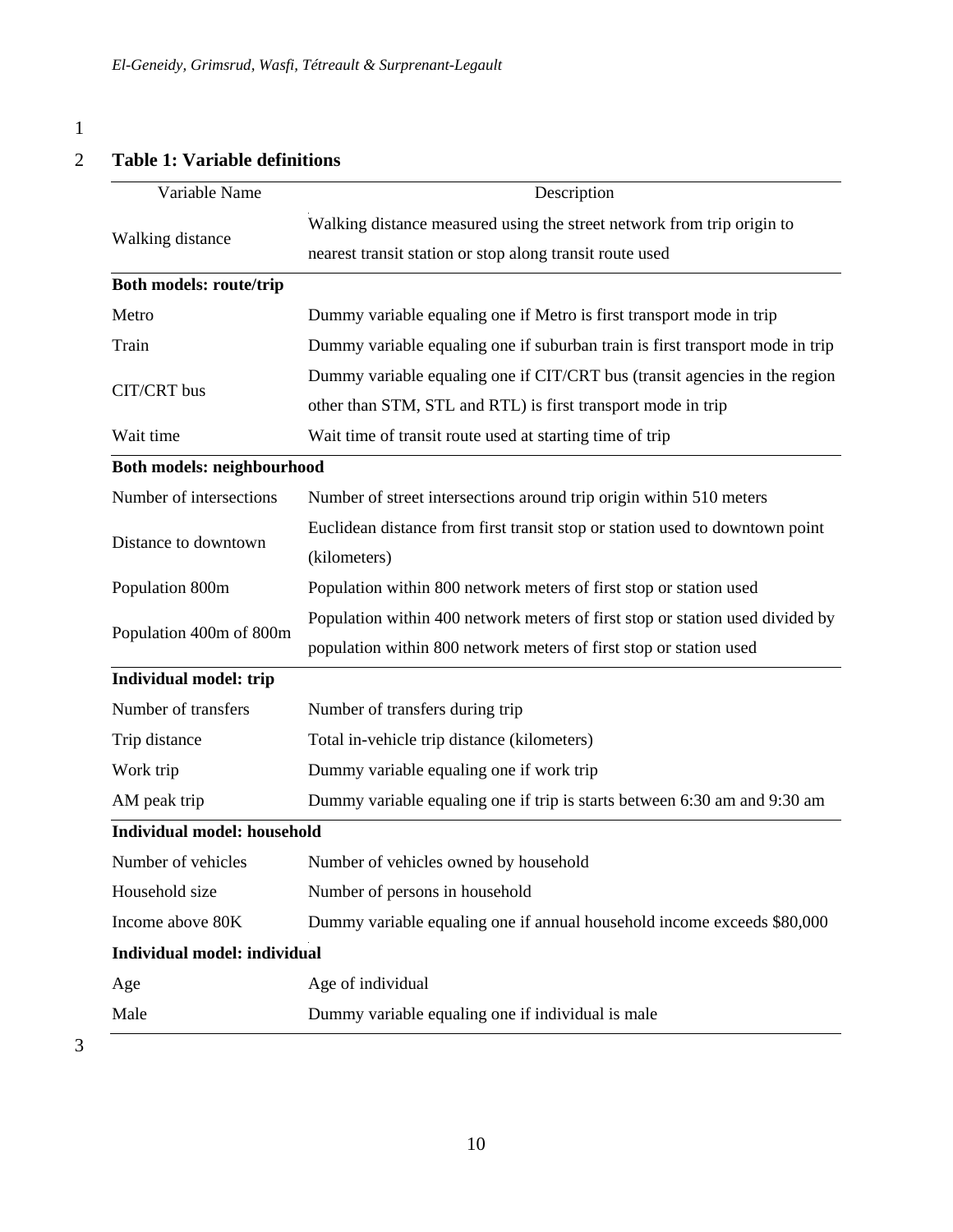1 The second step is to make a more general model that can be used in generating variable 2 service areas for each station or stop in the Montréal region without the need of using individual 3 characteristics. The findings from this general model will then be used in a comparative analysis, 4 comparing variable service areas with traditional rules in term of identifying redundancies and 5 gaps in the existing services.

6

### 7 **DATA**

8 A total of 16,014 home-based transit trips are included in the analysis. The median 9 walking distance to a transit station is 294 meters while the  $75<sup>th</sup>$  percentile is 525 meters and the  $10\phantom{10}85<sup>th</sup>$  percentile is 678 meters. Separating walking distances by type of service can give a clearer 11 picture regarding the level of error being imposed by current conventions. **Table 2** shows 12 summary statistics of walking distances to transit stations (origin) as well as mean values or 13 percentages (for dummies) of independent variables. The  $85<sup>th</sup>$  percentile of walking distances to bus service is well above 400 meters for all transit operators; for commuter rail, the  $85<sup>th</sup>$ 15 percentile is over 1,250 meters and is 873 meters for the metro (subway). 16 17 18 19 20 21 22 23 24 25 26 27 28 29 30 31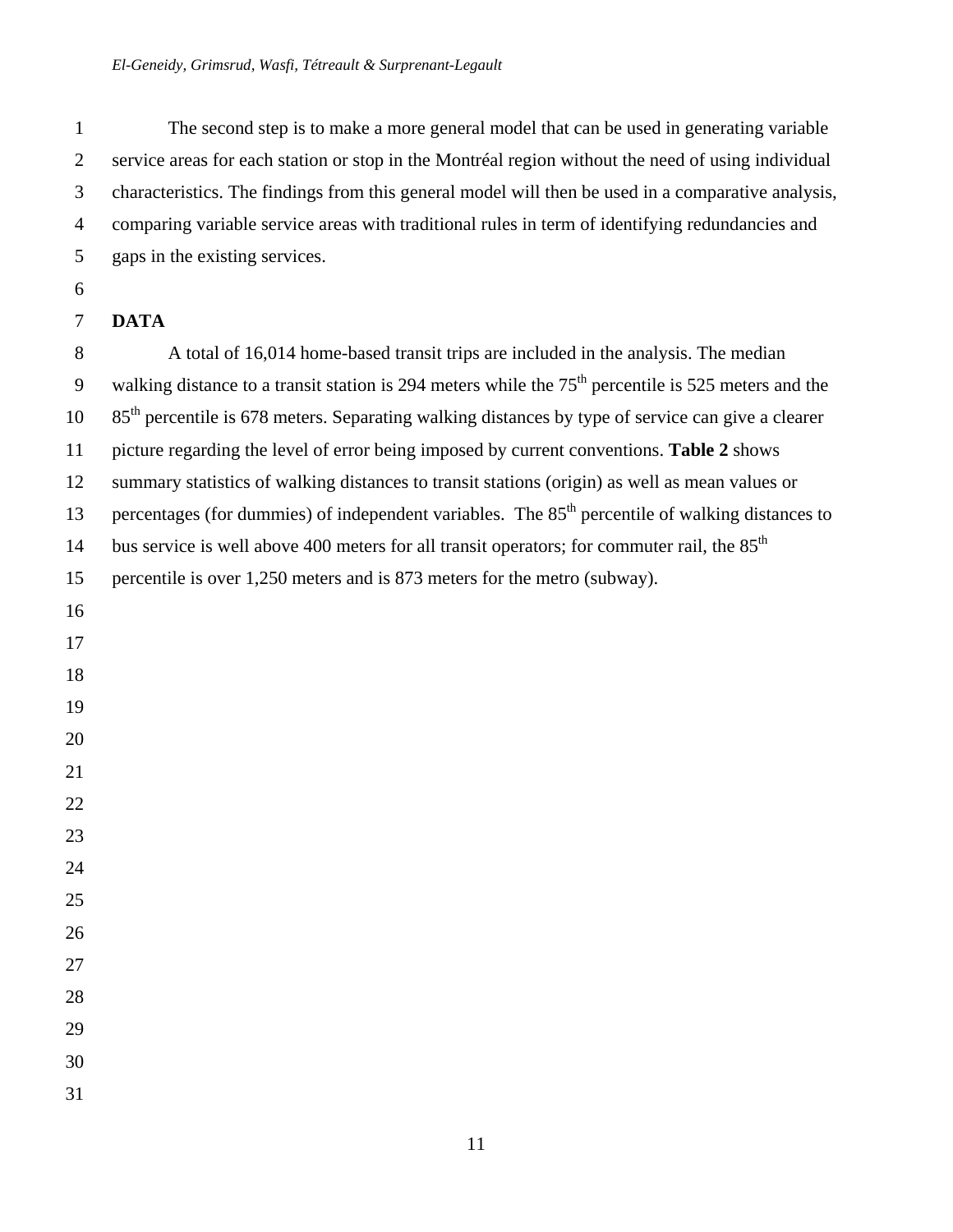# 2 **Table 2: Summary statistics of walking access distances from home to transit stations or**

## 3 **stops in the Montreal region**

|                                                   | <b>All modes</b> | <b>Metro</b> | <b>Train</b> | <b>STM bus</b> | <b>RTL bus</b> | <b>STL bus</b> | <b>CIT bus</b> |
|---------------------------------------------------|------------------|--------------|--------------|----------------|----------------|----------------|----------------|
| <b>Walking distance</b>                           |                  |              |              |                |                |                |                |
| Mean                                              | 374.80           | 564.80       | 817.98       | 275.96         | 314.50         | 347.01         | 488.73         |
| Median                                            | 294.21           | 527.14       | 785.03       | 213.80         | 243.16         | 277.36         | 401.80         |
| Maximum                                           | 1497.60          | 1496.83      | 1491.28      | 1490.49        | 1486.32        | 1440.36        | 1497.60        |
| 75th percentile                                   | 524.58           | 730.73       | 1102.84      | 371.10         | 427.20         | 471.51         | 653.97         |
| 85th percentile                                   | 678.34           | 873.35       | 1259.41      | 484.09         | 556.36         | 601.05         | 897.04         |
| <b>SD</b>                                         | 308.64           | 297.37       | 360.10       | 245.50         | 282.00         | 285.27         | 370.37         |
| 75th percentile + 1.5 SD                          | 987.53           | 1176.79      | 1642.99      | 739.35         | 850.20         | 899.41         | 1209.54        |
| Independent variable both models (mean or %)      |                  |              |              |                |                |                |                |
| Wait time                                         | 5.38             | 2.52         | 8.00         | 5.72           | 7.21           | 7.67           | 7.76           |
| Number of intersections                           | 145.27           | 145.51       | 147.04       | 146.72         | 142.50         | 137.94         | 138.95         |
| Distance to downtown                              | 9.19             | 4.79         | 17.62        | 8.93           | 9.41           | 16.27          | 23.81          |
| Population 800m (000s)                            | 8.80             | 12.25        | 3.82         | 9.33           | 4.16           | 4.10           | 2.53           |
| Population 400m of 800m                           | 28.50%           | 25.57%       | 26.16%       | 29.73%         | 29.00%         | 28.81%         | 28.92%         |
| Independent variable individual model (mean or %) |                  |              |              |                |                |                |                |
| Number of transfers                               | 0.83             | 0.62         | 0.60         | 0.85           | 1.09           | 0.95           | 1.09           |
| Trip distance                                     | 9.14             | 7.07         | 19.13        | 7.89           | 11.32          | 12.47          | 22.69          |
| Work trip                                         | 43.94%           | 49.50%       | 70.79%       | 38.64%         | 51.66%         | 41.71%         | 47.21%         |
| AM peak trip                                      | 60.66%           | 54.96%       | 83.16%       | 58.63%         | 69.29%         | 67.42%         | 75.28%         |
| Number of vehicles                                | 0.85             | 0.59         | 1.46         | 0.76           | 1.21           | 1.31           | 1.6            |
| Household size                                    | 2.91             | 2.47         | 3.18         | 2.95           | 3.13           | 3.44           | 3.5            |
| Income above 80K                                  | 12.83%           | 11.93%       | 37.32%       | 10.01%         | 19.41%         | 13.08%         | 22.12%         |
| Male                                              | 43.60%           | 48.48%       | 51.72%       | 41.64%         | 42.69%         | 43.07%         | 37.92%         |
| Age                                               | 33.45            | 33.83        | 36.2         | 33.89          | 32.61          | 29.7           | 29.99          |
| n                                                 | 1614             | 3723         | 493          | 8745           | 1628           | 887            | 538            |

4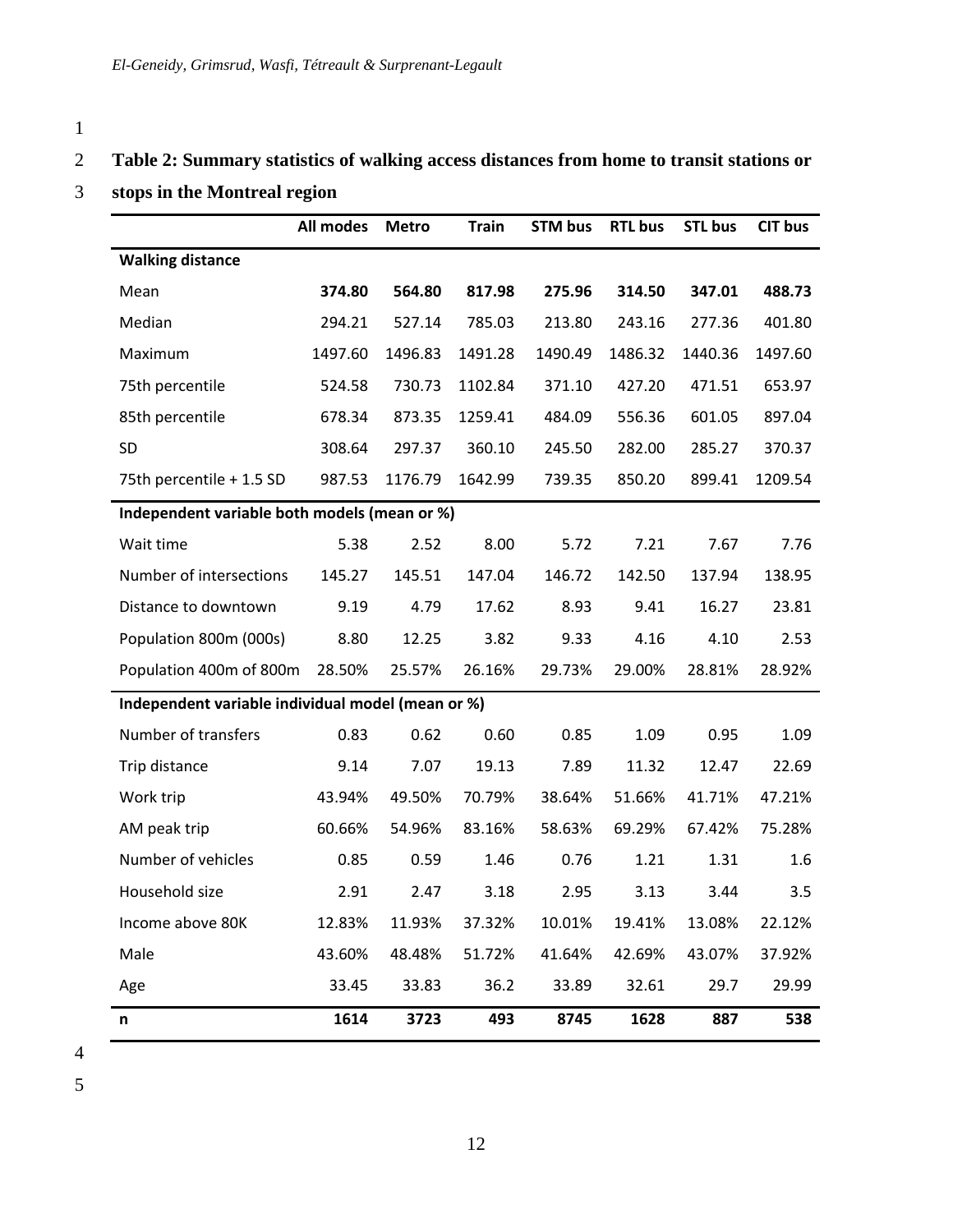1 It is important to note that the demand around transit stations or stops is not equally distributed

2 and a distance decay affected is observed. Previous research used distance decay curves as a

3 means of understanding service areas (Hsiao et al., 1997; Levinson & Brown-West, 1984;

4 Upchurch, Kuby, Zoldak, & Barranda, 2004; Zhao et al., 2003). **Figure 2** shows distance decay

5 curves representing cumulative percentages of walking distances beyond specified thresholds to

- 6 each transit service type. Fourth order polynomial fit lines aid visual interpretation.
- 7



### 8

9 **Figure 2: Distance decay to metro, train and bus services** 

10

11 The curves all terminate near 1500 meters but their shapes differ considerably, most of the bus 12 types approximately exponential and the rail (and CIT bus) more linear. Non-cumulative 13 frequencies were also plotted for the two most popular services (not pictured): an exponential 14 curve fit STM bus service well ( $R^2$ =0.95) but was not much better than a linear curve for the 15 Metro ( $R^2$ =0.43 and 0.34 respectively). Rail services have relatively few origins near stations, 16 stations being less ubiquitous than bus stops and land, especially near the Metro, being generally 17 more expensive due to the premium offered by transit accessibility. They also have wider 18 drawing power, offering high speed and convenience. These impedance curves reflect the rather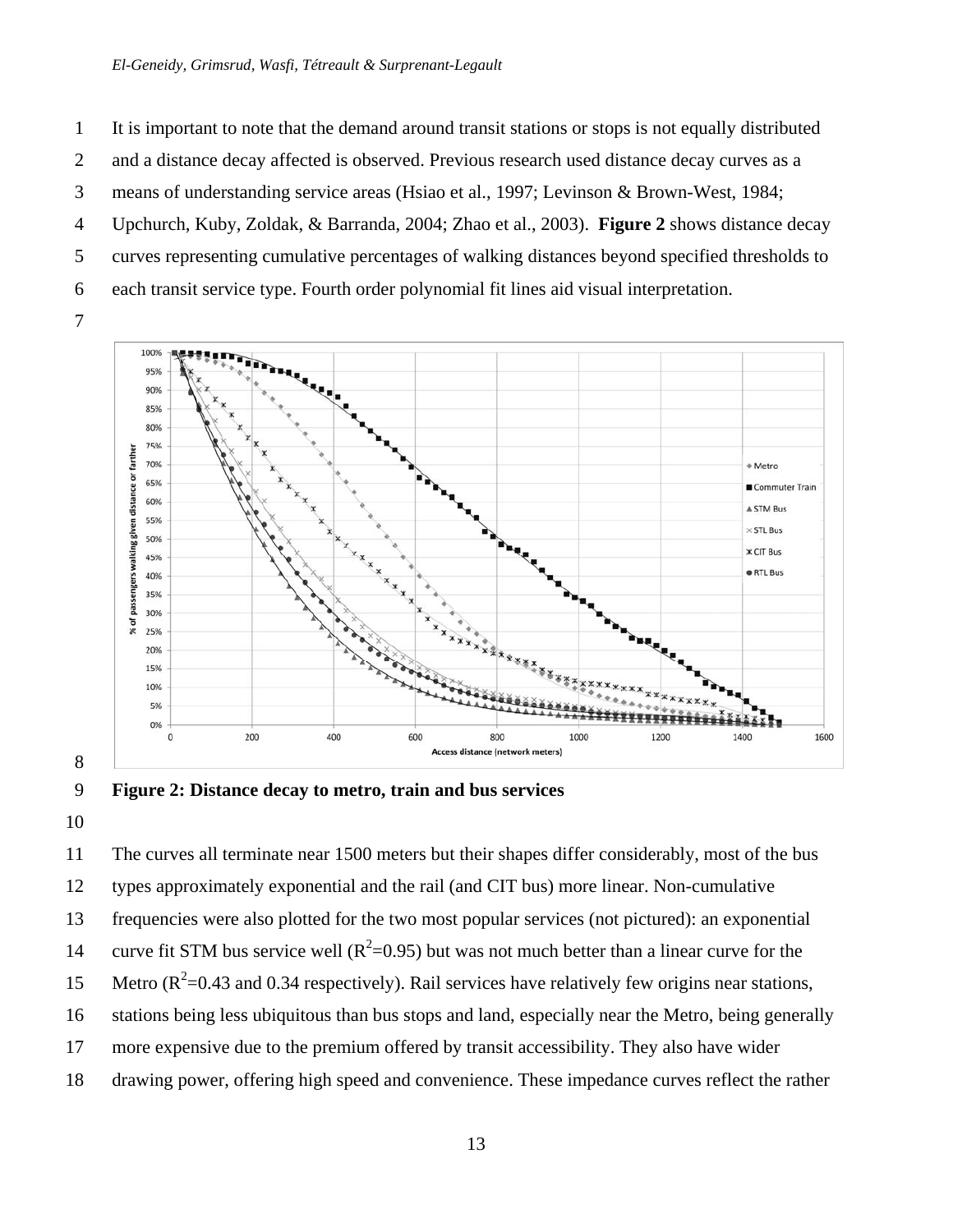1 limited speeds attainable by pedestrian travel. However, an interesting result is that a surprising 2 number of trips are made at distances up to and even exceeding 1 km (0.6 mile). This result is 3 consistent across trip purposes, suggesting that individuals might be willing to walk considerably 4 farther than the 400-meter (quarter mile) and 800-meter thresholds considered standard in transit 5 planning. It is important to note that distances walked to buses are generally shorter compared to 6 suburban trains and Metro due to the differences in types of service, comfort, frequency of 7 service, and stop spacing. Stop spacing for suburban trains and Metro is generally bigger than 8 bus stop spacing.

9

### 10 **ANALYSIS**

11 A linear regression model for individual walking distances is tested using individual, household, trip, route and neighborhood characteristics. This model had an adjusted  $R^2$  value of 13 0.275, a reasonable fit, with high explanatory power compared to recent trials (Daniels & 14 Mulley, 2013). But a likelihood ratio test suggested that route and stop/station nesting ought to 15 be accounted for making the use of linear model not appropriate for such analysis. Accordingly a 16 multi-level regression modeling technique is used. The resulting multi-level regression output is 17 reported in **Table 3**. 18 19 20 21 22 23 24 25 26 27 28 29 30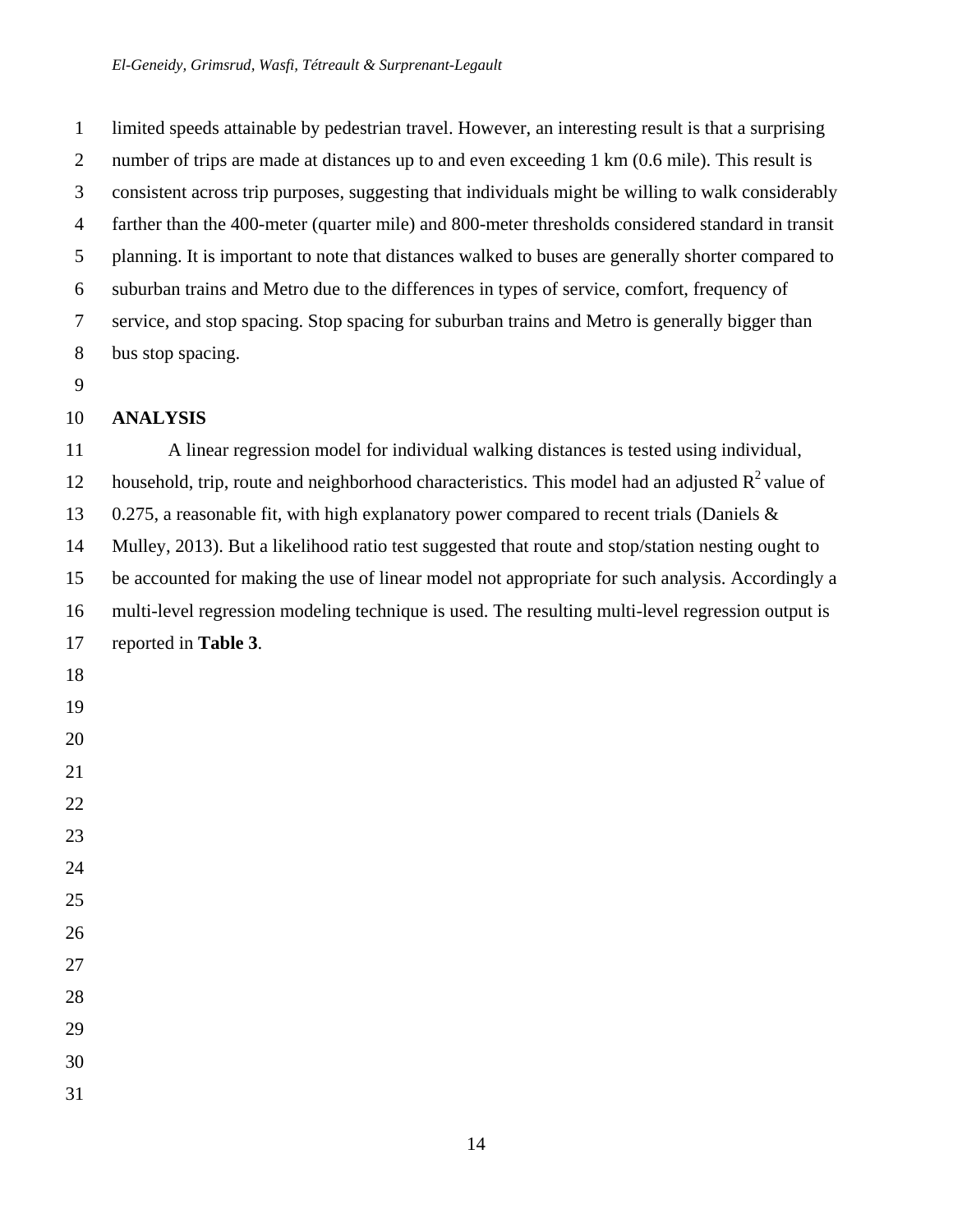| <b>Variable</b>                  | <b>Coefficient</b> | $\mathbf{Z}$<br>P > z |      | 95% Confidence Interval |           |  |
|----------------------------------|--------------------|-----------------------|------|-------------------------|-----------|--|
| Metro                            | 209.13             | 14.46                 | 0.00 | 180.79                  | 237.48    |  |
| Train                            | 281.98             | 12.51                 | 0.00 | 237.80                  | 326.17    |  |
| CIT/CRT bus                      | 57.78              | 3.58                  | 0.00 | 26.17                   | 89.39     |  |
| Wait time                        | $-2.38$            | $-1.65$               | 0.10 | $-5.21$                 | 0.45      |  |
| Number of intersections          | 0.07               | 1.99                  | 0.05 | 0.00                    | 0.13      |  |
| Distance to downtown             | 5.02               | 6.67                  | 0.00 | 3.54                    | 6.49      |  |
| Population 800m (000s)           | $-2.06$            | $-2.07$               | 0.04 | $-4.02$                 | $-0.11$   |  |
| Population 400m of 800m          | $-642.77$          | $-15.21$              | 0.00 | $-725.61$               | $-559.94$ |  |
| Number of transfers              | $-34.35$           | $-11.36$              | 0.00 | $-40.28$                | $-28.42$  |  |
| Trip distance                    | 2.98               | 6.69                  | 0.00 | 2.11                    | 3.85      |  |
| Work trip                        | 13.44              | 3.05                  | 0.00 | 4.80                    | 22.07     |  |
| AM peak trip                     | $-9.34$            | $-2.08$               | 0.04 | $-18.16$                | $-0.53$   |  |
| Number of vehicles               | 22.97              | 7.90                  | 0.00 | 17.27                   | 28.67     |  |
| Household size                   | 6.91               | 3.97                  | 0.00 | 3.50                    | 10.32     |  |
| Income above 80K                 | 33.78              | 5.24                  | 0.00 | 21.14                   | 46.41     |  |
| Male                             | 11.65              | 2.92                  | 0.00 | 3.83                    | 19.46     |  |
| Age                              | $-0.48$            | $-3.53$               | 0.00 | $-0.75$                 | $-0.21$   |  |
| Constant                         | 411.77             | 17.30                 | 0.00 | 365.11                  | 458.44    |  |
| <b>Random-effects Parameters</b> | <b>Estimate</b>    | <b>Standard error</b> |      | 95% Confidence interval |           |  |
| Stop_route: Identity             |                    |                       |      |                         |           |  |
| sd (Constant)                    | 133.60             |                       | 3.70 | 126.54                  | 141.05    |  |
| sd (Residual)                    | 234.87             |                       | 1.49 | 231.95                  | 237.81    |  |

#### 1 **Table 3: Individual multilevel walking distance model**

2

3 As one would expect, walking distances to transit are largely influenced by population 4 concentration around stops and stations. If populations are high very near stops but low at 5 somewhat greater distances, most users are likely to walk short distances, but several other 6 neighborhood variables are also significant. Street connectivity, as indicated by number of 7 intersections, appears to facilitate slightly longer actual walking distances – not just longer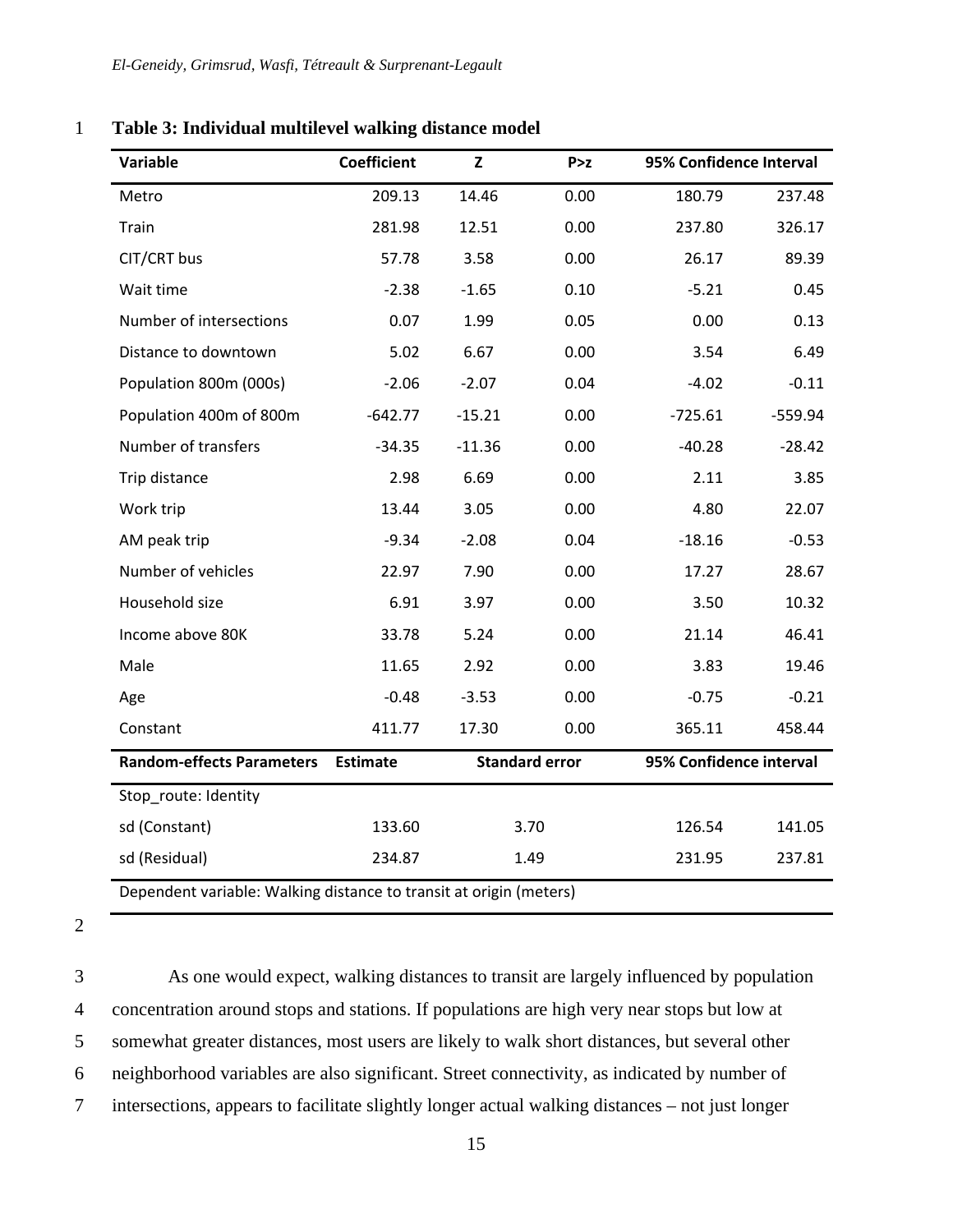1 Euclidean distances. This may or may not be related to untested neighborhood characteristics 2 such as visual interest or apparent safety, but is interesting in any case. Conversely, people are 3 shown to walk on average about five meters farther with each kilometer from downtown and 4 about two meters shorter per 1000 people nearby, possibly reflecting denser service offerings 5 possible in more central and populous areas. Attempts to more directly model such service 6 characteristics, namely distance to stops adjacent the nearest on first route used and count of 7 potential competing routes, proved less effective and surprisingly insignificant. Determining 8 generalizable rules governing what constitutes a potential competing route for a particular user is 9 difficult and might be refined in subsequent work. Shorter distance between stops on a route 10 seemingly should be found to reduce average walking distances, but stops in Montreal are often 11 quite close together (e.g. **Figure 4**) and in many cases much of the walk might consist of getting 12 to the street with the route.

13 It is clear from the model that the type of transit service being offered, and to some extent 14 the service quality, affect average walking distances to use public transit. Accounting for all else, 15 underground Metro riders walk 209 meters farther than most bus users and commuter rail riders 16 walk on average 282 meters farther. Both these services offer exceptional in-vehicle speed, 17 although commuter rail fares are higher than those for most other Montreal region transit. 18 Differences between bus sorts seen in summary statistics (**Table 2**) are largely attributable to 19 neighborhood and other factor types, but CIT/CRT buses on the region's periphery still have 20 average access walks 58 meters longer than the rest. The areas they serve are largely automobile-21 dominated, with wide spaces between routes in which people live. One direct service quality 22 measure that was found significant, if here only at the 90% confidence level, is wait time: for 23 each additional minute of wait time, users walk on average a little over 2 meters less, suggesting 24 wider appeal of more frequent buses. It is suspected that this is a conservative portrayal of the 25 importance of frequency: high-frequency bus routes require high ridership to be viable so they 26 necessarily locate very near large rider pools, likely reducing average walking distances. Too, a 27 very good relevant route might attract transit-using populations to live nearby. Still, slightly 28 longer average walking distances are seen to relate to shorter wait times.

29 Individual trip characteristics also show significance. Each transfer used in a trip reduces 30 average walking distance by 34 meters. This can reflect a disutility of transfers that people will 31 walk a little farther to avoid, as well as the reduced walking distance necessary when one is less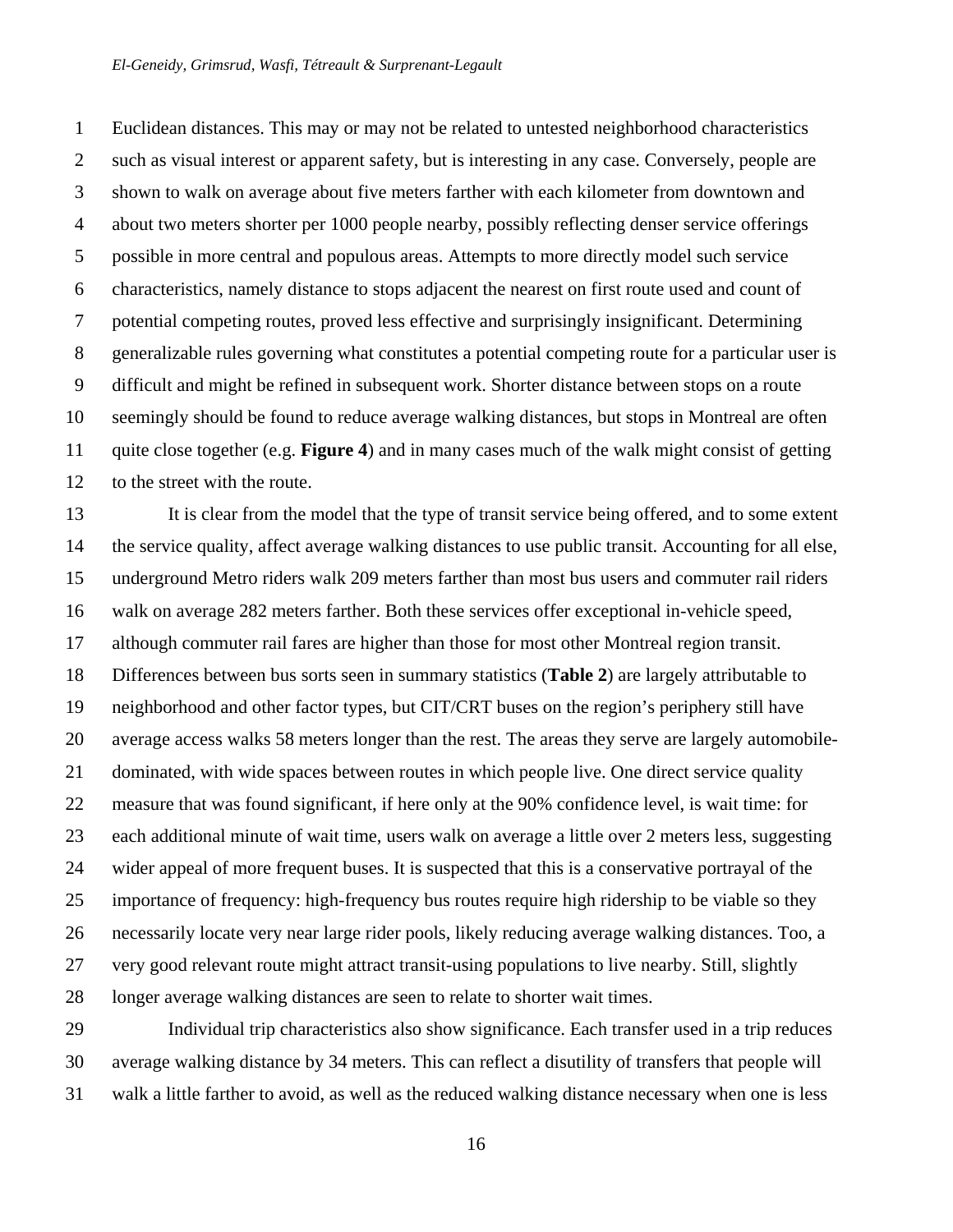1 selective about which route, or combination, to take to reach the destination. Walking distances 2 also increase by three meters for each in-vehicle kilometer of the trip. Explanations relating to 3 suburban origins or captivity should be better captured by neighborhood variables above or 4 individual/household variables below. Another possibility is that access walking distance is a 5 less important part of longer trips and long-distance riders make added effort to reach the least 6 time-consuming overall of the routes available. Riders walk about 13 meters farther for work 7 trips than other types of trip purposes, again possibly reflecting overall time budgets. Conversely, 8 they walk about nine meters less during the AM peak, when work trips are most frequent, than at 9 other times of day, probably due to additional services available at such hours such as frequent 10 buses on otherwise infrequent routes. Unexpectedly, walking distance between destination and 11 nearest stop on last route used was not found to be significant, although it showed a marginal 12 effect on earlier models that included trips not originating from home.

13 Household and individual-level characteristics found significant include number of 14 vehicles, household size, income category, gender and age. As expected, walking distances are 15 longer for those from households with more vehicles. These households, as a whole, might be 16 less dependent on transit and thus comparatively unwilling to pay a premium for better-17 accessible housing. However, they might still include individuals who do not drive or choose not 18 to drive for certain trips. Household size and high-income status have similar effects, potentially 19 related to additional housing space needs or preferences and accessibility premiums (or absolute 20 availability of large properties near major routes). It is also important to note that this isn't a 21 transit demand model where we could expect that some of these variables (number of cars, etc.) 22 would be negative. Males walk about 12 meters longer than females and walking distances 23 decrease by about ½ meter for each year increase in age.

24 The random part of the multilevel regression model shows the standard deviations of the 25 intercept and residuals (error term). In general, the idea of the random coefficient demonstrates 26 that the overall error variance consists of two parts: the first results from the random variation of 27 the intercept (standard deviation of the constant), and the second results from the variance of the 28 error (standard deviation of the residual). The Intraclass correlation coefficient (rho) is a statistic 29 that measures the degree of dependence among observation nested within transit stops. In other 30 words, the interclass correlation coefficient explains the proportion of variability of walking 31 distances to transit stops that occurs between transit stops rather than within transit stops. The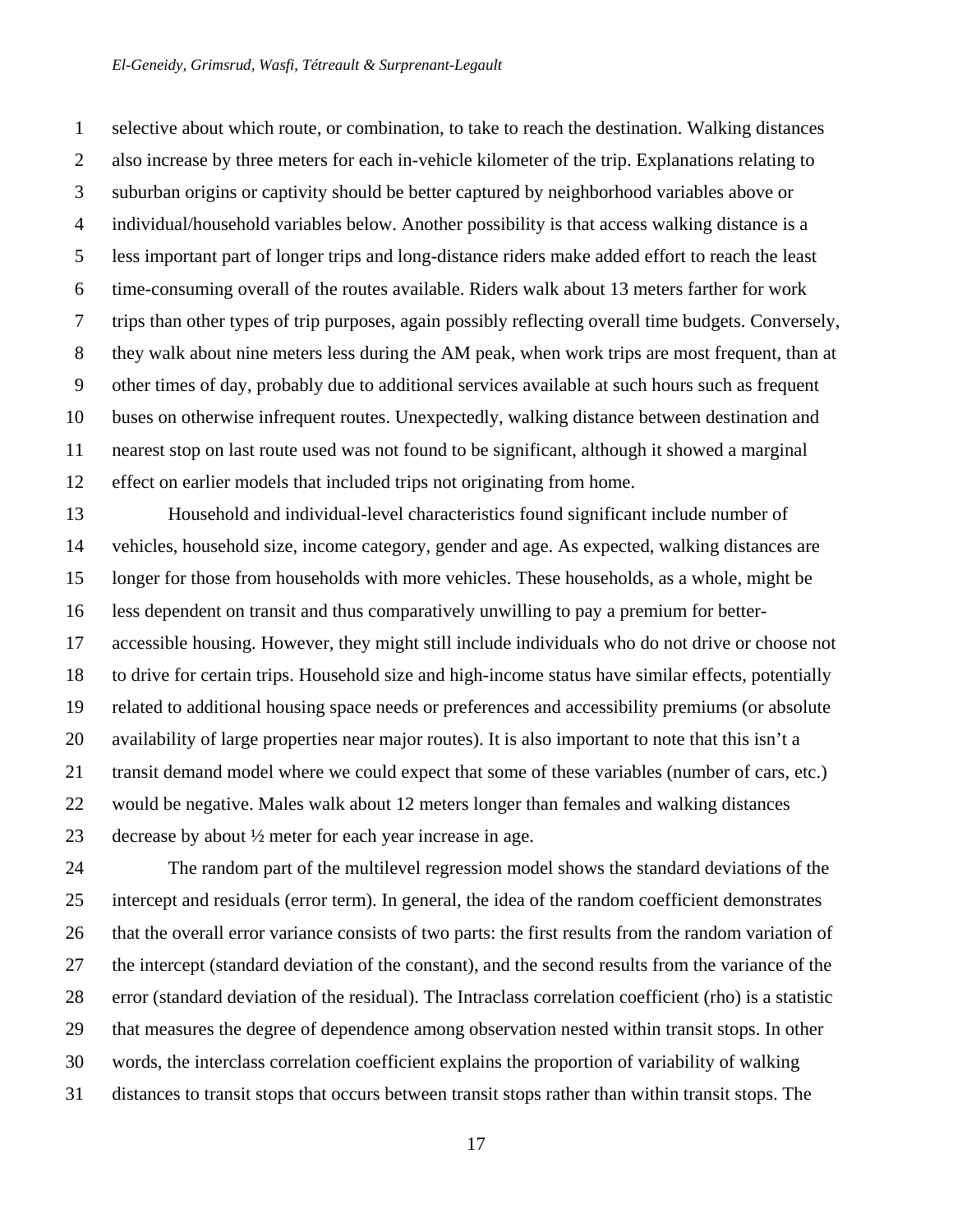1 model suggests that 24.5% of the variability of walking distances to transit stops is due to

- 2 differences between transit stops characteristics. Lastly, the mean walking intercept of the
- 3 sample was 411.7 meters; it was estimated that 95% of the random coefficient of the walking
- 4 distance varied between 149.9 meters and 673.6 meters, suggesting significant variability of
- 5 walking distances to transit stops between different transit stops.
- 6 The first model follows transit research theory. Accordingly, a generalized model is 7 generated. This model can be then used to generate variable service areas for each station or stop 8 in the entire Montreal region and compare to the traditional methods of generating service areas. 9 As above, a linear regression model was generated, with an adjusted  $R^2$  value of 0.255, but 10 following likelihood ratio test results, a multilevel generalized model was chosen, presented in
- 11 **Table 4**.

| Variable                         | <b>Coefficient</b> | z                     | P > z | 95% Confidence Interval |           |  |
|----------------------------------|--------------------|-----------------------|-------|-------------------------|-----------|--|
| Metro                            | 212.19             | 14.48                 | 0.00  | 183.48                  | 240.90    |  |
| Train                            | 307.91             | 13.58                 | 0.00  | 263.48                  | 352.33    |  |
| CIT/CRT bus                      | 76.32              | 4.72                  | 0.00  | 44.60                   | 108.04    |  |
| Wait time                        | $-2.97$            | $-2.09$               | 0.04  | $-5.75$                 | $-0.18$   |  |
| Number of intersections          | 0.07               | 2.03                  | 0.04  | 0.00                    | 0.14      |  |
| Distance to downtown             | 6.92               | 9.35                  | 0.00  | 5.47                    | 8.37      |  |
| Population 800m (000s)           | $-4.27$            | $-4.29$               | 0.00  | $-6.23$                 | $-2.32$   |  |
| Population 400m of 800m          | $-681.22$          | $-15.81$              | 0.00  | $-765.66$               | $-596.78$ |  |
| Constant                         | 455.08             | 20.75                 | 0.00  | 412.09                  | 498.06    |  |
| <b>Random-effects Parameters</b> | <b>Estimate</b>    | <b>Standard error</b> |       | 95% Confidence interval |           |  |
| Stop_route: Identity             |                    |                       |       |                         |           |  |
| sd (Constant)                    | 137.86             | 3.73                  |       | 130.74                  | 145.37    |  |
| sd (Residual)                    | 237.01             | 1.51                  |       | 234.07                  | 239.99    |  |

12 **Table 4: Generalized multilevel walking distance model** 

13

14 All personal characteristic variables are removed from this model. Attempts were made

15 to substitute in corresponding aggregates from tract-level census data, such as median income,

16 but none showed significant effects. Variables in the generalized model have the same signs as in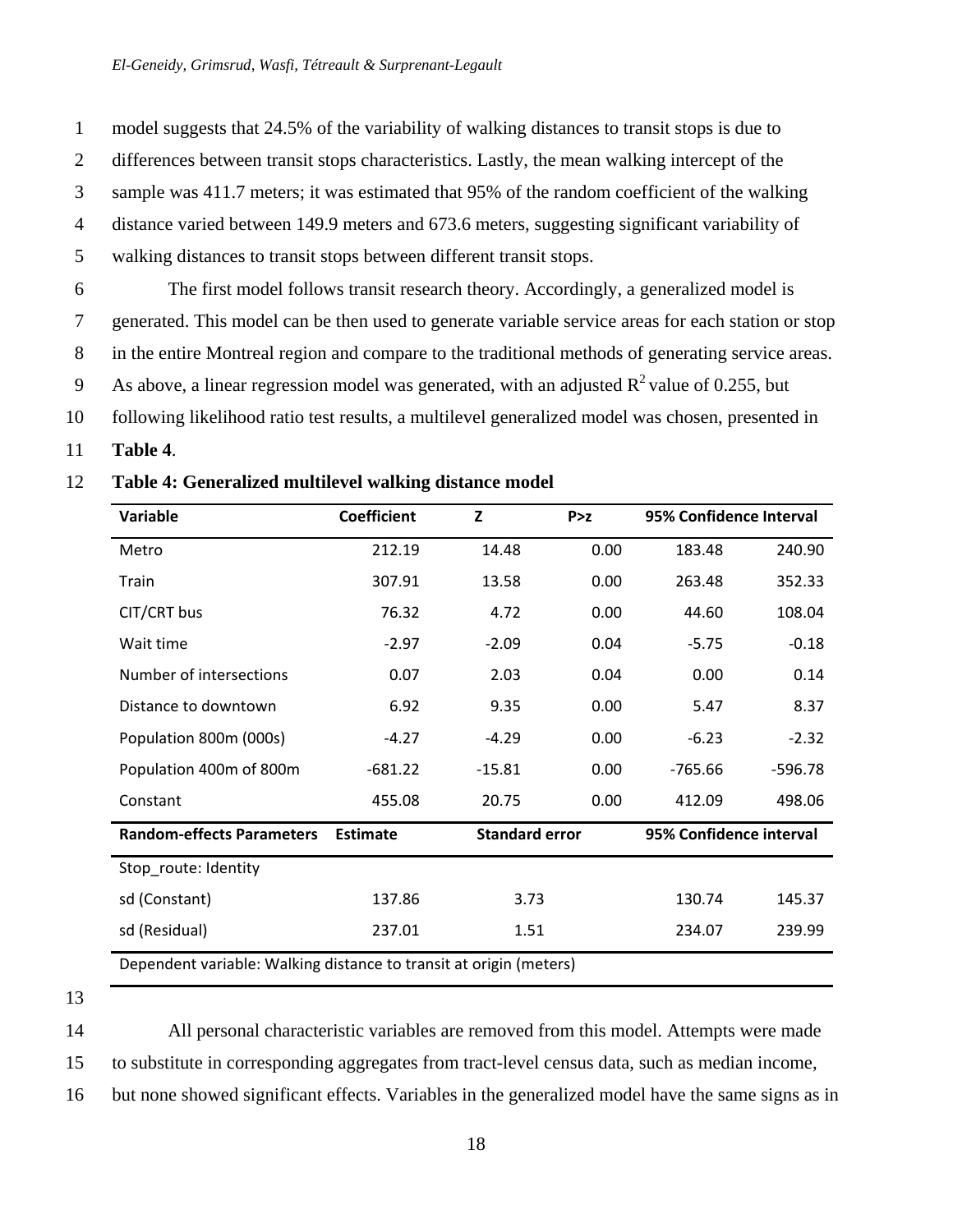1 the individual model, providing some validation, but most have slightly stronger coefficients, 2 without the refinement offered by the omitted variables. The lone variable with appreciably 3 reduced significance, the AM peak trip dummy, likely suffers primarily from the absence of the 4 counter-balancing work trip dummy, and becomes insignificant. AM peak service will be used to 5 generate service areas as an example in this paper, but without the previously noted 9-meter 6 reduction, following this generalized model.

7 The Intra-class correlation coefficient (rho) for the generalized model suggests that 8 approximately 25.5% of the variability of walking distances to transit stops is due to between 9 transit stops variation. The Intra-class correlation coefficient of the generalized multilevel model 10 is over estimated by 1% than the individual multilevel model, which is an expected outcome, as 11 the individual multilevel model picks up more of the within bus stop walking distance variation. 12 The estimated 95% of the random coefficient of the walking distance varied between 184.8 13 meters and 725.5 meters. Again if you compare the variation range (difference between upper 14 bond and lower bond) of the random coefficients between the generalized model (540.4 meters) 15 and individual models (523.7 meters), you will find that the generalized model range is less by 16 16.7 meters in total.

17 Using the specifications obtained from the generalized model, we generated a mean 18 walking distance for every transit stop in the region during the morning peak period. A total of 19 17,248 transit stops were used. The number of stops excludes the directional effect of the service 20 to avoid double counting. Double counting occurs when two transit stations serving the same 21 route are present across the street from each other, yet each one of them is serving a different 22 direction. Since the wait time, a function of headway, had a statistically significant negative 23 effect on walking distance, we used the direction with the shortest headway for generating 24 service areas. Accordingly, this mean walking distance can be used in generating variable service 25 areas around each stop. Since service areas are defined as the area including most of potential 26 riders around a transit station, the mean walking distance to a station or stop needs to be 27 adjusted. Firstly, 0.3% of stops were calculated to have impossibly negative mean walking 28 distances, mostly due to the high importance of population concentration and the existence of a 29 few isolated residential areas surrounded by open space or industry, which were set to zero. Then 30 the difference between the mean and the  $75<sup>th</sup>$  and the  $85<sup>th</sup>$  percentiles for every type of service, 31 STM, RTL, STL, CIT/CRT, Metro, and Commuter rail (see **Table 2**), were added to the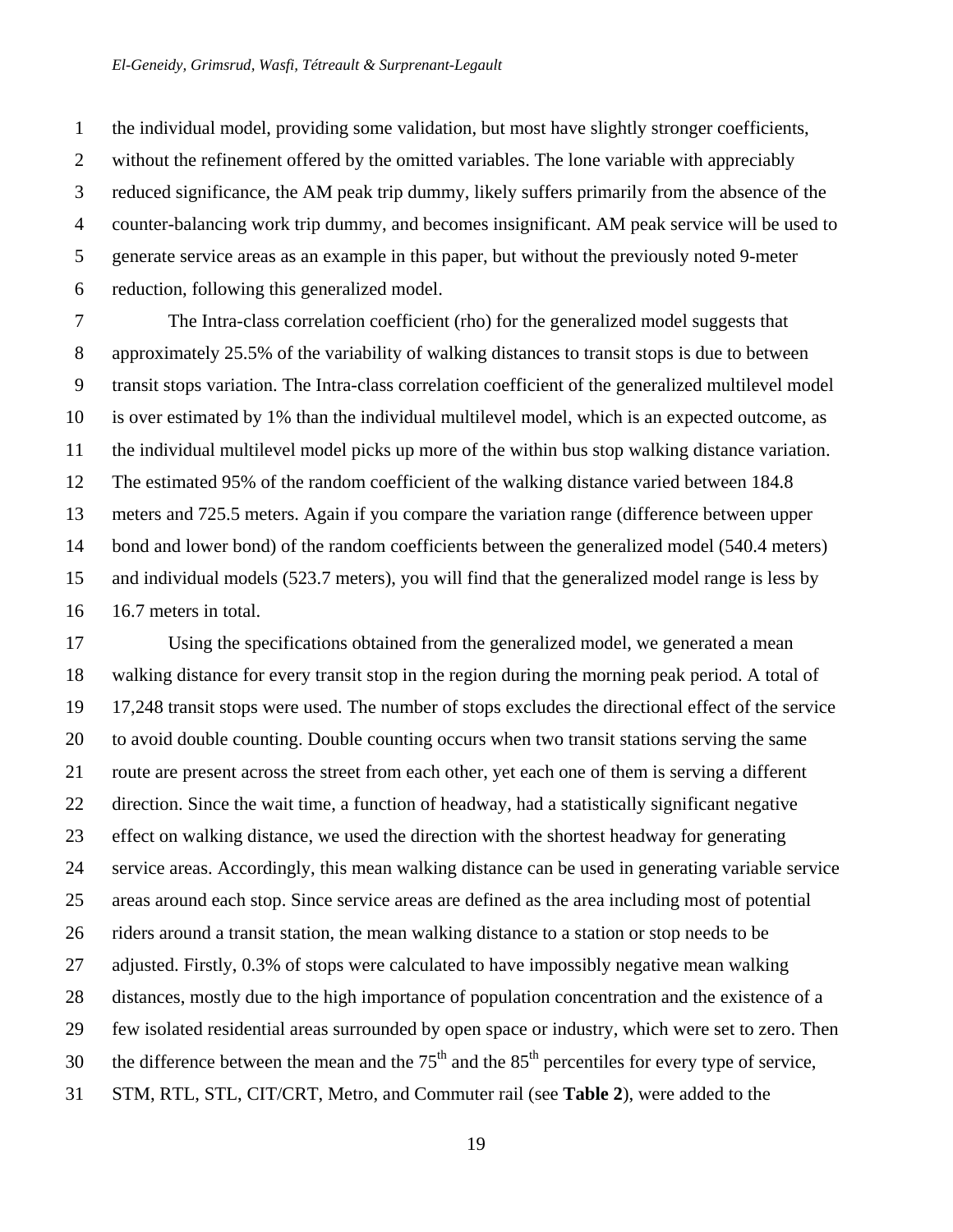1 calculated mean distances for every stop used in the generation of variable length service areas. 2 An additive function was chosen over a multiplicative function so as to minimize impacts of 3 extreme values.

4 To understand the system-wide implications of different service area definition methods, 5 buffers were generated along the road network using the conventional thresholds (400 meters for 6 bus and 800 meters for rail), the mean values obtained directly from the statistical model, and 7 modified service areas at the  $75<sup>th</sup>$  percentile and  $85<sup>th</sup>$  percentile. Since we are modeling walking 8 distances around transit stations, freeways were excluded from the network beforehand. The total 9 area covered by all buffers using the fixed conventional buffers equals 748 square kilometers. 10 Using the mean value derived from the statistical model yields similar total coverage (729 square 11 kilometers), but the  $75<sup>th</sup>$  and  $85<sup>th</sup>$  percentile buffers, which more accurately represent walking 12 area for most users, encompass 859 and 964 square kilometers, respectively. It is important to 13 note that overlapping service areas are measured once in this calculation and no double counting 14 is included. It is clear that using 400- and 800-meter service areas around stations underestimates 15 service coverage by approximately 29% when compared to the  $85<sup>th</sup>$  percentile estimates.

**Figure 3** shows the overlapping service areas that are generated from the 85<sup>th</sup> percentile 17 estimate for the entire region. The figure can serve two purposes. The first is identifying existing 18 gaps in the Montreal region's transit system. Identifying gaps is the first step toward identifying 19 areas where new services or modifications to existing services are needed. The existing gaps in 20 the service are represented as white areas in the figure below. After identifying system gaps, 21 transportation engineers and planners can overlay the results with land use information to 22 determine whether there is a demand for improved services within these gaps. They can also 23 work on modifying the existing service through shortening wait times, adding road links, or 24 moving or adding stops to expand or add new service areas. The second purpose of this map is to 25 identify areas with excessive system redundancy. The shades from yellow to red are mainly areas 26 with high levels of redundancy in the services being offered.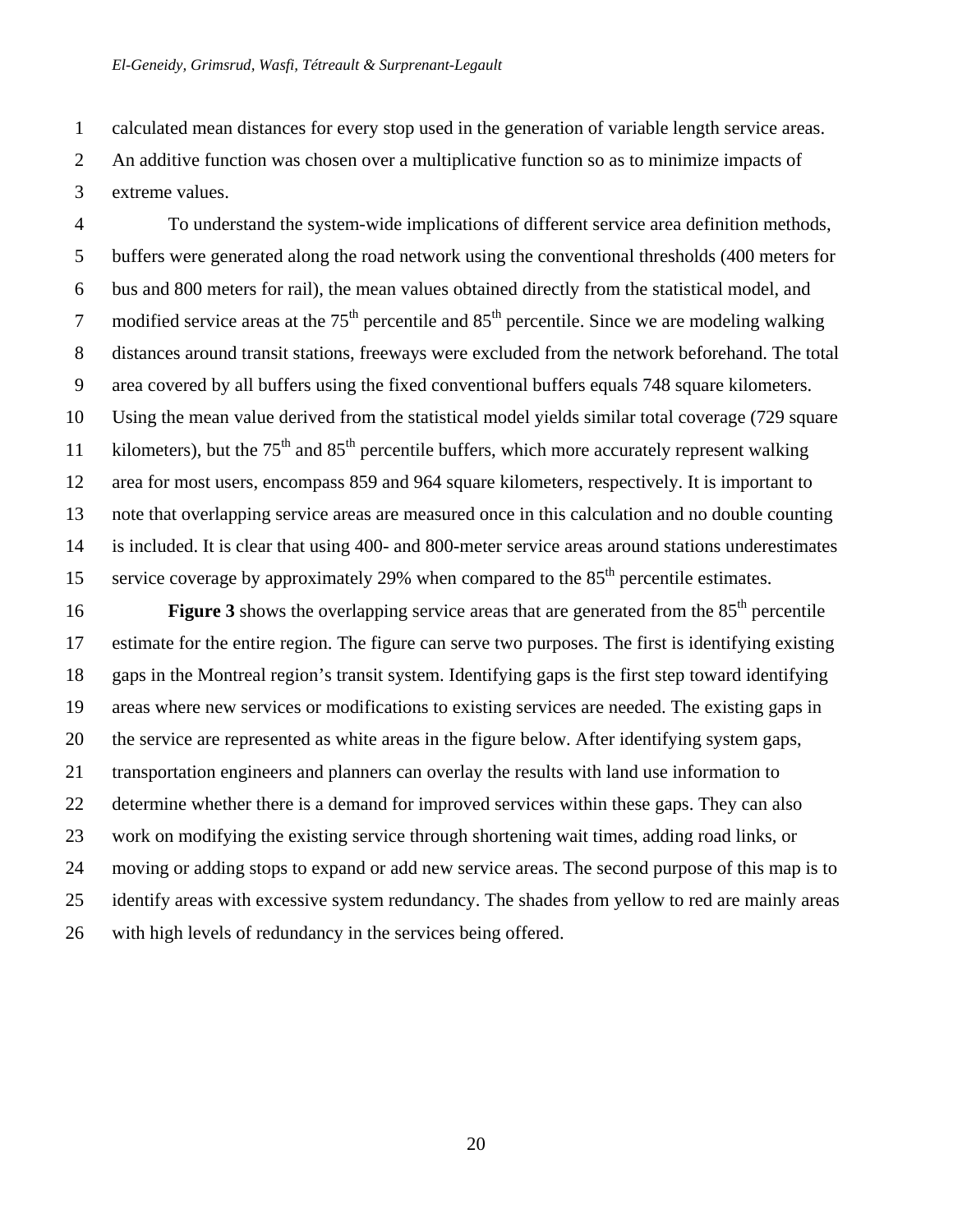

**Figure 3: Overlapping service areas using 85<sup>th</sup> percentile estimate network buffers** 

3

4 The map above is derived from intersecting 100 by 100 meter grid cells with the network 5 distance service areas. Accordingly, the number of stops displayed represents the count of 6 service areas intersecting with each grid cell. If a bus stop is serving two different transit lines 7 then two variable service areas are derived for this stop based on the route and neighbourhood 8 characteristics. The number of stops in the figure does not represent the number of physical stops 9 since a stop is created for each route operating during the AM peak where multiple routes serve 10 the same stop. Areas with high levels of redundancy need to be explored further to identify 11 whether the redundancy is justified or not. For example in the downtown core, 323 scheduled 12 stops are in service during the AM peak period. The downtown area has the highest number of 13 bus, metro, and train routes in the entire region. Similarly, areas around major transit centers are 14 expected to have high levels of redundancy. Yet, more analysis at the route level is required to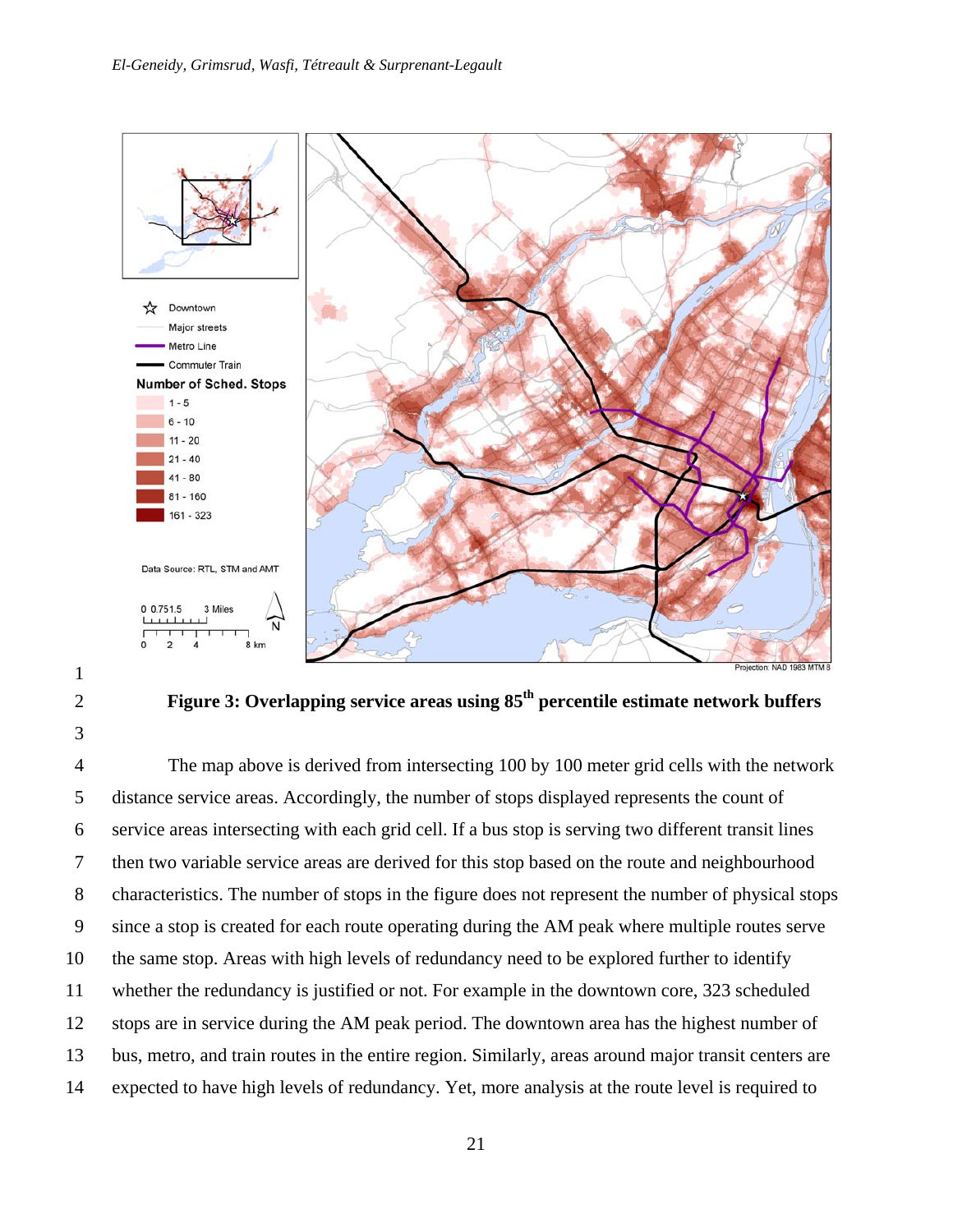1 understand the reasons for redundancies in other areas. The above figure only generates a general 2 picture of the situation.

3 **Figure 4** shows the redundancy in the service being offered by two STM bus routes 4 (Bélanger 95 and Beaubien-18). In part A of the figure, we intersected the generated variable 85<sup>th</sup> 5 percentile service areas for each stop serving route Beaubien-18 with 30 by 30 meter grid cells, 6 showing overlapping service areas. This method can help identify redundancies and evaluate 7 stop spacing along a single route. Since transit service does not exist in a vacuum, studying 8 service area requires obtaining information from competing routes as well running in parallel to a 9 route of interest. In part B of the figure we intersected the generated variable  $85<sup>th</sup>$  percentile 10 service areas for every stop serving both bus routes, Belanger 95 and Beaubien-18, with another 11 set of 30 by 30 meter grid cells. The figure shows the number of service areas generated from 12 scheduled stops intersecting with each grid cell. 13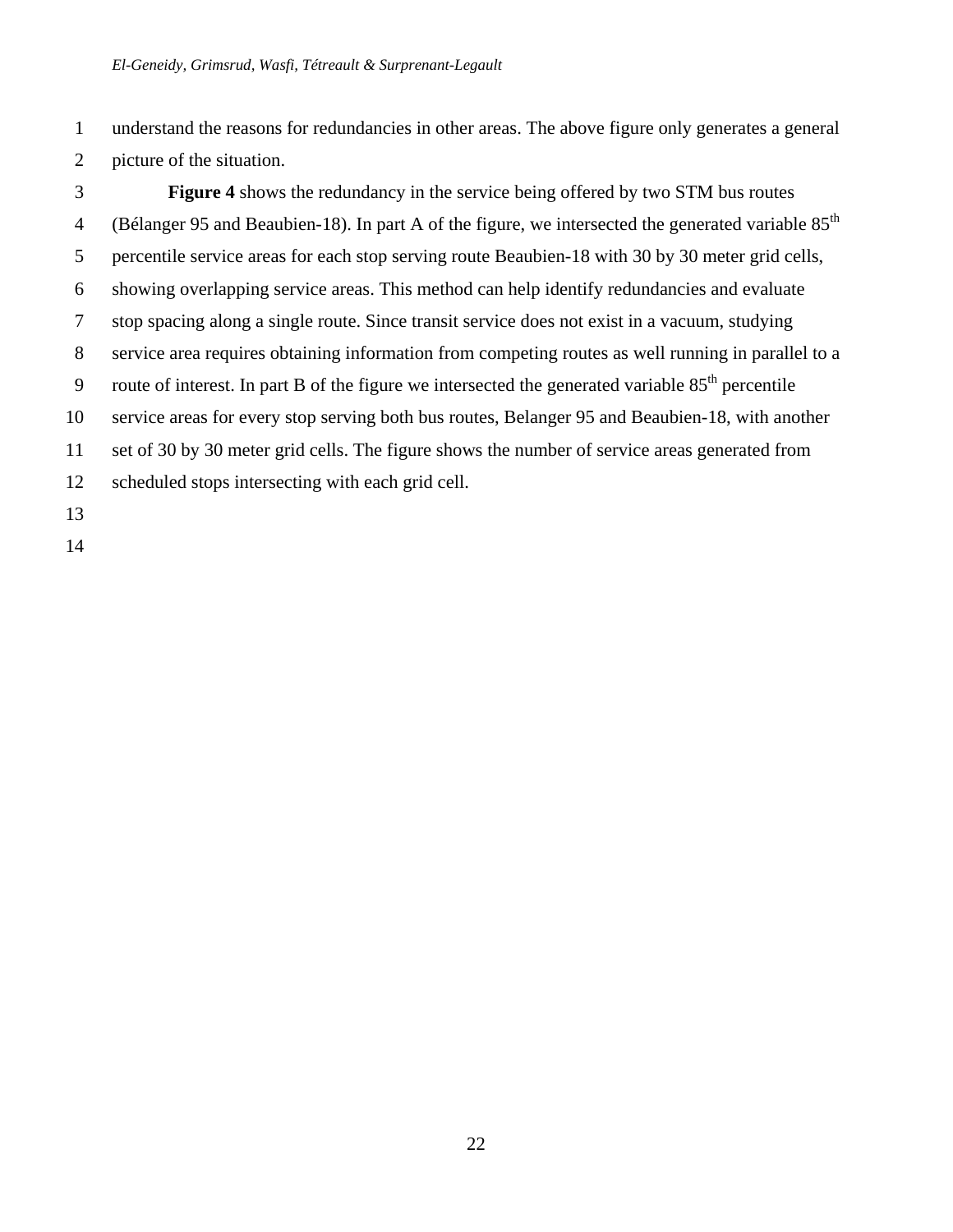

**Figure 4: Bus route sample for overlapping service areas using 85<sup>th</sup> percentile** 4 **estimate network buffers** 

6 Looking at part A from the figure above, it is clear that redundancies exist in the middle 7 and the eastern sections of the route where the bus stop spacing is inconsistent. Another 8 important observation is that the area being served by one scheduled stop is equal to 23% of the 9 total service area around the transit line, while the area served by two stations represents 19% of 10 the total service area around the entire transit line. Around 58% of the area served by this route is 11 covered by at least 3 stops. Having an overlap in the service area along the same route is 12 acceptable to a certain level. However, when the number of overlapping service areas reaches 13 five or six and they represent a big proportion of the service area around a bus route (30% for 14 example) then revision of stop spacing and route characteristics is a must.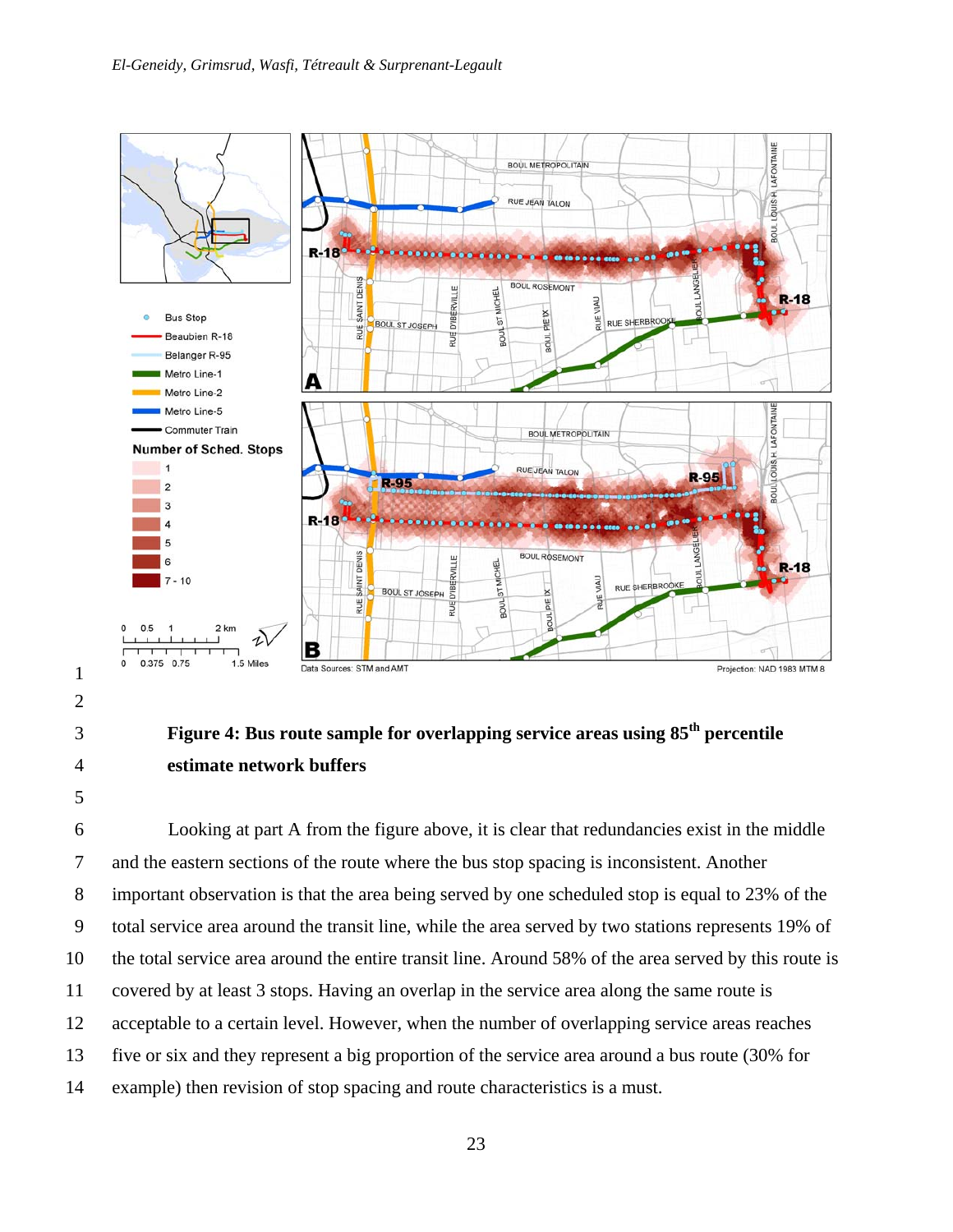2 Meanwhile, part B of the figure shows the level of redundancy in the service offered by 3 two competing routes. Around 29% of the service area around both lines is being served by at 4 least five scheduled stops from one or both of the studied routes during the AM peak period. 5 Accordingly, the level of service coverage being offered along parallel east-west corridors at this 6 particular location is very high. It is important to note that such methods need to be developed 7 carefully to ensure the routes under investigation are competing and not complementing routes. 8 The transit agency has some room to implement bus stop consolidation along several sections of 9 these two routes. It is expected that the additional access time for passengers will be offset if not 10 surpassed by the savings in running and waiting time. Savings in waiting and running time can 11 also translate to savings in operating costs and other beneficial effects. Less frequent stops can 12 mean less frequent accelerations, reducing fuel consumption and emissions, and less frequent 13 pauses and lateral movements might help alleviate traffic congestion.

14

#### 15 **CONCLUSION**

16 This research paper uses detailed origin-destination survey information to generate variable 17 service areas for the Montreal region. It is clear from the summary statistics that service areas 18 generated using rules of thumb greatly underestimate the effective service areas around transit 19 stations. The 85<sup>th</sup> percentile walking distance to bus transit service is around 524 meters from 20 home-based trip origins, 1259 meters for commuter rail. This finding raises the importance of 21 careful revision of the 400- and 800-meter service area rules used in the transit industry. It also 22 offers insights regarding the opportunities for increasing transit stop spacing in North America.

23 The research also highlighted differences between various bus transit operators. It is 24 clear from this research that transit users tend to walk longer distances to use suburban service. 25 The statistical models show that walking distances to transit stations vary based on 26 neighbourhood, household, personal, trip and route characteristics. Notable for transit providers, 27 people walk longer distances to routes with shorter wait time, and transit types (metro, commuter 28 rail, and buses) vary considerably, even after accounting for neighbourhood characteristics and 29 other variables. Accordingly, service areas around transit stations should vary based on the type 30 and quality of service being offered. The generated service areas derived from the statistical 31 model are used to identify gaps and redundancies in the existing transit network. These gaps and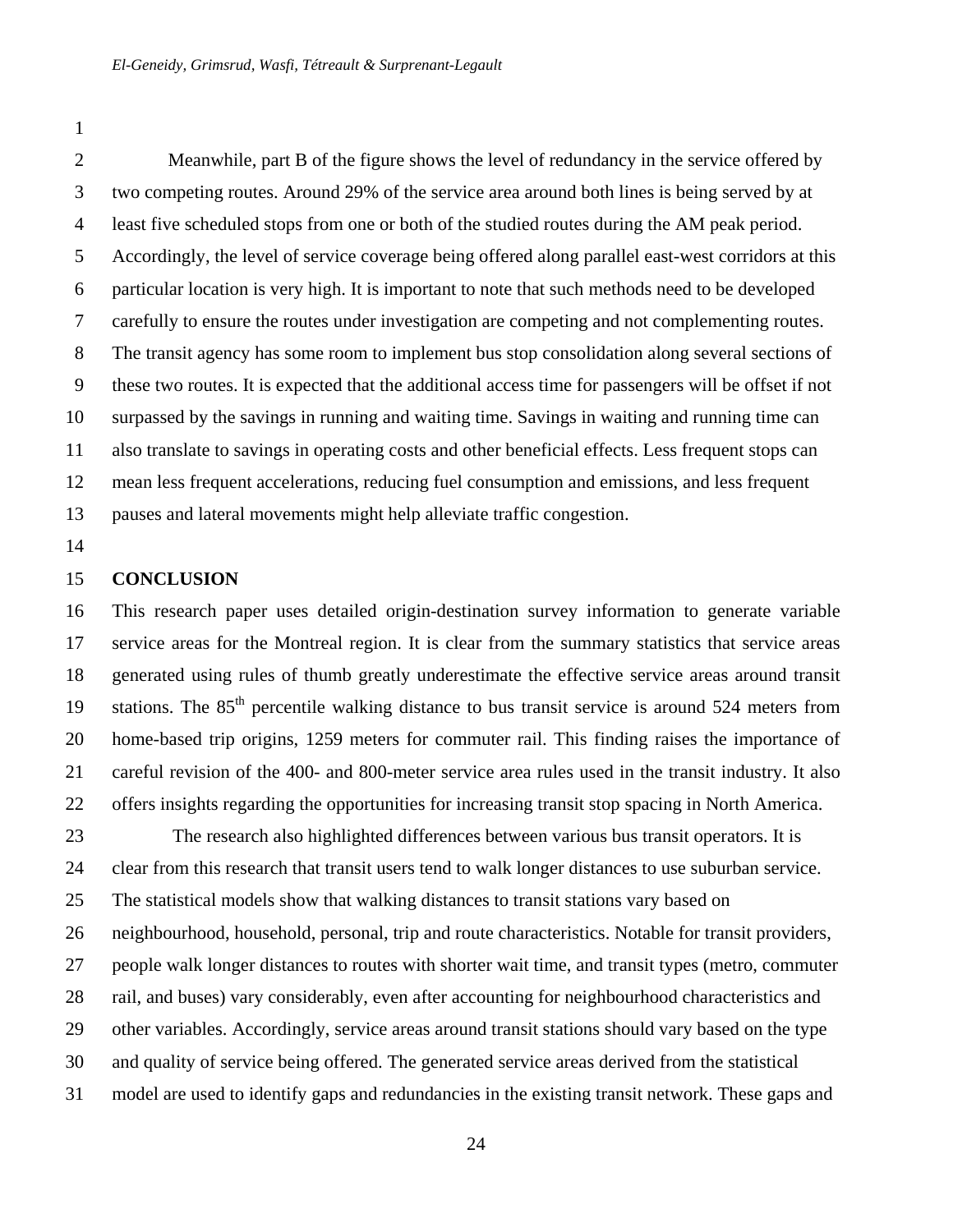1 redundancies need to be analyzed carefully and in detail at the route level. Finally, the detailed 2 analysis examining overlapping service areas along two specific routes shows the usefulness of 3 this variable service area in identifying areas where potential stop spacing revisions can be 4 effective without causing much harm to existing riders. It is important to note that revised stop 5 spacing based on such methodology needs to be developed for competing routes and not 6 complementing ones. This research suggests that stop spacing should be investigated as a 7 variable value depending in part on the frequency and type service being offered and not just as a 8 service standard-given number. It also opens venues for research in the area of transit-oriented 9 development and how to identifying the exact service area around transit stations.

10 This study concentrated on service areas around transit stations and stops based on 11 measured network walking distances. More research is recommended for deriving service areas 12 around transit stations when other modes of transportation are involved. The generated service 13 areas can be used in operation research studies involving bus stop consolidation. Combining the 14 findings from this research with passenger movement at transit stations can help in generating 15 better estimates of transit demand. Population concentration around transit stations and stops is a 16 major factor influencing walking distances. Relatively disaggregated parcel-level population data 17 would improve representation of this element and likely improve the model. In this research 18 paper, we used scheduled rather than actual headways. Actual headways can be generated from 19 archived automatic vehicle location (AVL) data. In addition, using on-time performance 20 measures obtained for the AVL data can be an indication of the reliability of service, another 21 measure of the service attractiveness that could be used to derive service areas more accurately 22 and increase the fit of the model. Also the generated service areas could be linked back to 23 automatic passenger counter (APC) data, if they were present, to enable a better understanding of 24 the transit demand and the best representation of a service area. Finally, having information 25 related to passenger activities at each transit stop/station could improve the modeling process, 26 through testing several variable service areas beside the  $85<sup>th</sup>$  percentile estimate used in here. 27

#### 28 **ACKNOWLEDGMENTS**

29 This research was partially funded by the Agence métropolitaine de transport (AMT) and 30 Natural Sciences and Engineering Research Council of Canada (NSERC). We would like to 31 thank Ludwig Desjardins of the AMT and his research team for their support and feedback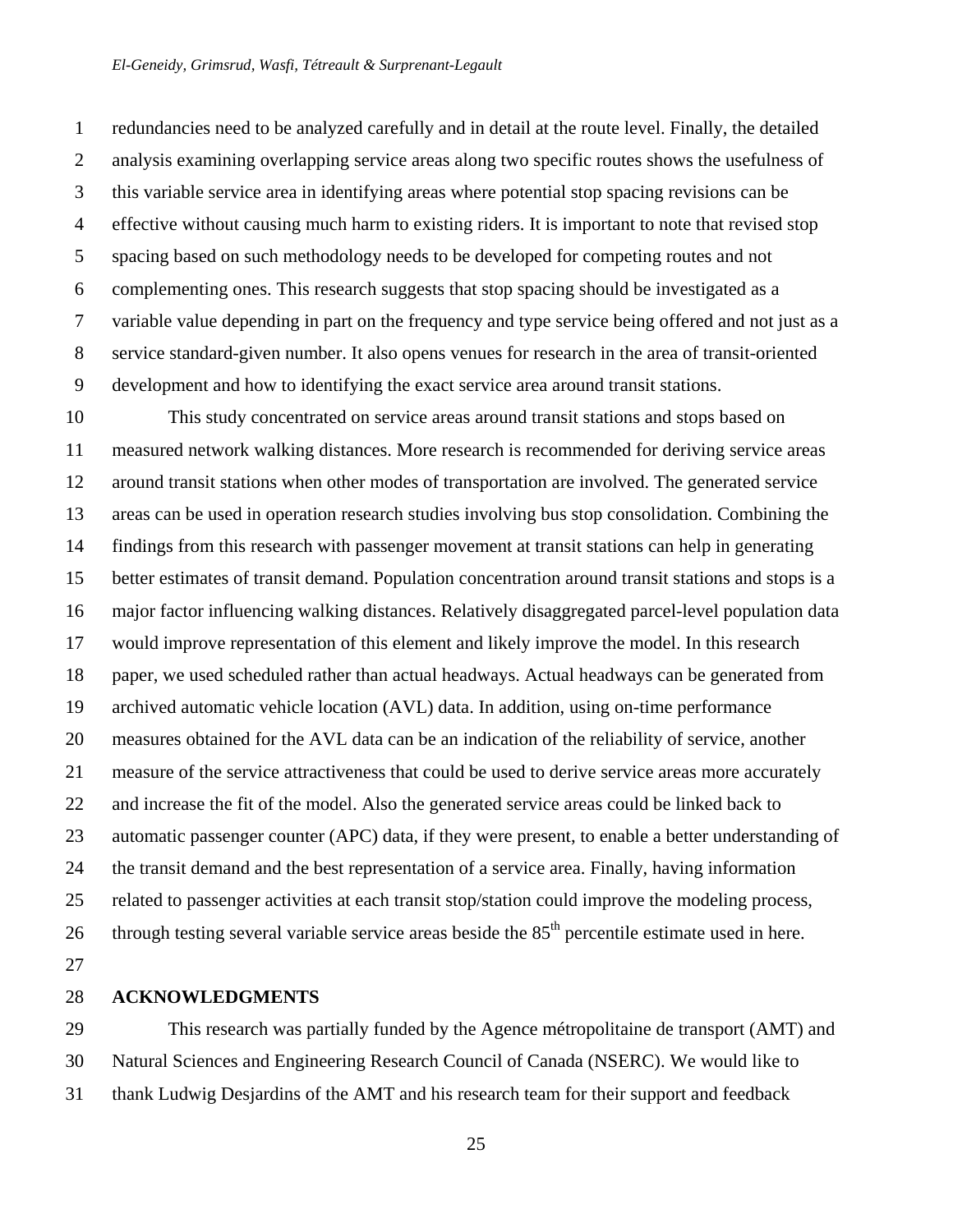1 throughout the project. We wish to acknowledge Mr. Daniel Bergeron and Alfred Ka Kee Chu of

- 2 the AMT for providing the detailed Montréal OD survey used in the analysis as well as the
- 3 transit network. We would also like to thank Ehab Diab for his help with the final figures. Last
- 4 but not least we would like to thank David Hartgen the editor of Transportation and the five
- 5 anonymous reviewers for their feedback on the earlier version of the manuscript.
- 6

#### 7 **REFERENCES**

- 8 Agence métropolitaine de transport. (2003). Enquête origine-destination 2003. Montréal, QC.
- 9 Alshalalfah, B., & Shalaby, A. (2007). Case study: Relationship of walk access distance to transit 10 with service, travel, and personal characteristics. *Journal of Urban Planning and*

11 *Development, 133*(2), 114-118.

- 12 Daniels, R., & Mulley, C. (2013). Explaining walking distance to public transport: The 13 dominance of public transport supply. *The Journal of Transport and Land Use, 6*(2), 5- 14 20.
- 15 El-Geneidy, A., Strathman, J., Kimpel, T., & Crout, D. (2006). The effects of bus stop 16 consolidation on passenger activity and transit operations. *Transportation Research*  17 *Record*(1971), 32-41.
- 18 Fan, W., & Machemehi, R. (2009). Do transit users just wait for buses or wit with strategies? 19 *Transportation Research Record*(2111), 169-176.
- 20 Fielding, G., Glauthier, R., & Lave, C. (1978). Performance indicators for transit management. 21 *Transportation, 7*, 365-379.
- 22 Fitzpatrick, K., Perkinson, D., & Hall, K. (1997). Findings from a survey on bus stop design. 23 *Journal of Public Transportation, 1*(3), 17-27.
- 24 Furth, P., & Rahbee, A. (2000). Optimal bus stop spacing through dynamic programming and 25 geographic modeling. *Transportation Research Record, 1731*, 15-22.
- 26 Gutiérrez, J., & García-Palomares, J. C. (2008). Distance-measure impacts on the calculation of 27 transport service areas using GIS. *Environment and Planning B: Planning and Design,*  28 *35*, 480-503.
- 29 Hall, R. (2001). Passenger wait time and information acquisition using automatic vehicle 30 location for verification. *Transportation Planning and Technology, 24*, 249-269.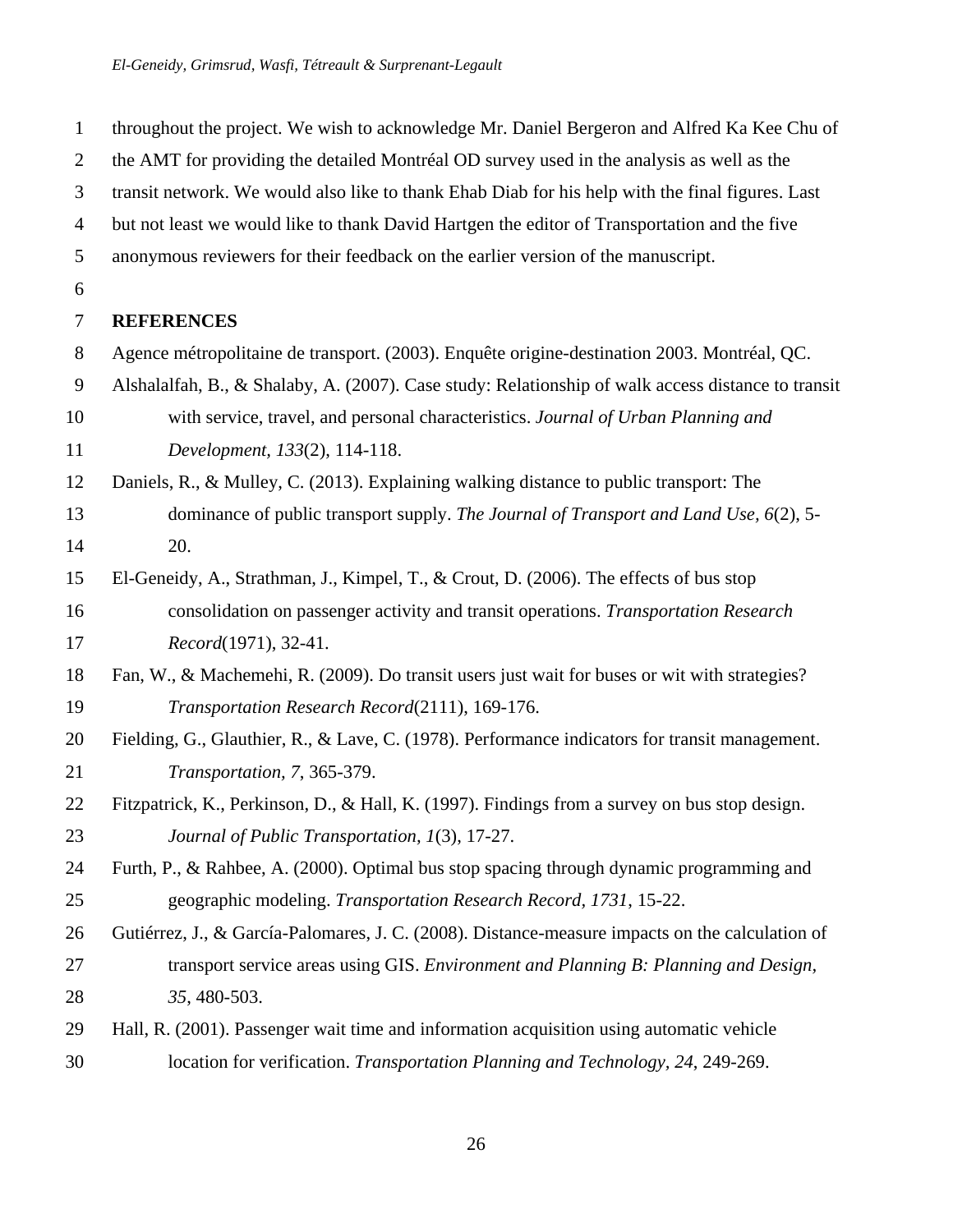| $\mathbf{1}$   | Hsiao, S., Lu, J., Sterling, J., & Weatherford, M. (1997). Use of geographic information system  |
|----------------|--------------------------------------------------------------------------------------------------|
| $\overline{2}$ | for analysis of transit pedestrian access. Transportation Research Record, 1604, 50-59.          |
| 3              | Kimpel, T., Dueker, K., & El-Geneidy, A. (2007). Using GIS to measure the effect of              |
| $\overline{4}$ | overlapping service areas on passenger boardings at bus stops. Urban and Regional                |
| 5              | Information Systems Association Journal, 19(1), 5-11.                                            |
| 6              | Kuby, M., Barranda, A., & Upchurch., C. (2004). Factors influencing light rail station boardings |
| $\tau$         | in the United States. Transportation Research Part A, 38, 223-247.                               |
| 8              | Lam, W., & Morrall, J. (1982). Bus passenger walking distances and waiting times: A summer-      |
| 9              | winter comparison. Transportation Quarterly, 36(3), 407-421.                                     |
| 10             | Levinson, H., & Brown-West, O. (1984). Estimating bus ridership. Transportation Research         |
| 11             | Record, 994, 8-12.                                                                               |
| 12             | Loutzenheiser, D. (1997). Pedestrian access to transit: Modeling of walk trips and theor design  |
| 13             | and urban form determination around bay area rapid transit stations. Transportation              |
| 14             | Research Record, 1604, 40-49.                                                                    |
| 15             | Murray, A., Davis, R., Stimson, R., & Ferreira, L. (1998). Public transportation access.         |
| 16             | Transportation Research Part D, 3(5), 319-328.                                                   |
| 17             | Murray, A., & Wu, X. (2003). Accessibility tradeoffs in public transit planning. [Article].      |
| 18             | Journal of Geographical Systems, 5(1), 93-107.                                                   |
| 19             | Neilson, G., & Fowler, W. (1972). Relation between transit ridership and walking distances in a  |
| 20             | low-density Florida retirement area. Highway Research Record(403), 26-34.                        |
| 21             | O'Neill, W., Ramsey, D., & Chou, J. (1992). Analysis of transit service areas using geographic   |
| 22             | information systems. Transportation Research Record, 1364, 131-139.                              |
| 23             | O'Sullivan, S., & Morrall, J. (1996). Walking distance to and from light-rail transit stations.  |
| 24             | Transportation Research Record, 1538, 19-26.                                                     |
| 25             | Schlossberg, M., Agrawal, A., Irvin, K., & Bekkouche, V. (2007). How far, by which route, and    |
| 26             | why? A spatial analysis of pedestrian preference MTI Report 06-06. San José, CA:                 |
| 27             | Mineta Transportation Institute & College of Business, San José State University.                |
| 28             | Upchurch, C., Kuby, M., Zoldak, M., & Barranda, A. (2004). Using GIS to generate mutually        |
| 29             | exclusive service areas linking travel on and off a network. Journal of Transport                |
| 30             | Geography, 12, 23-33.                                                                            |